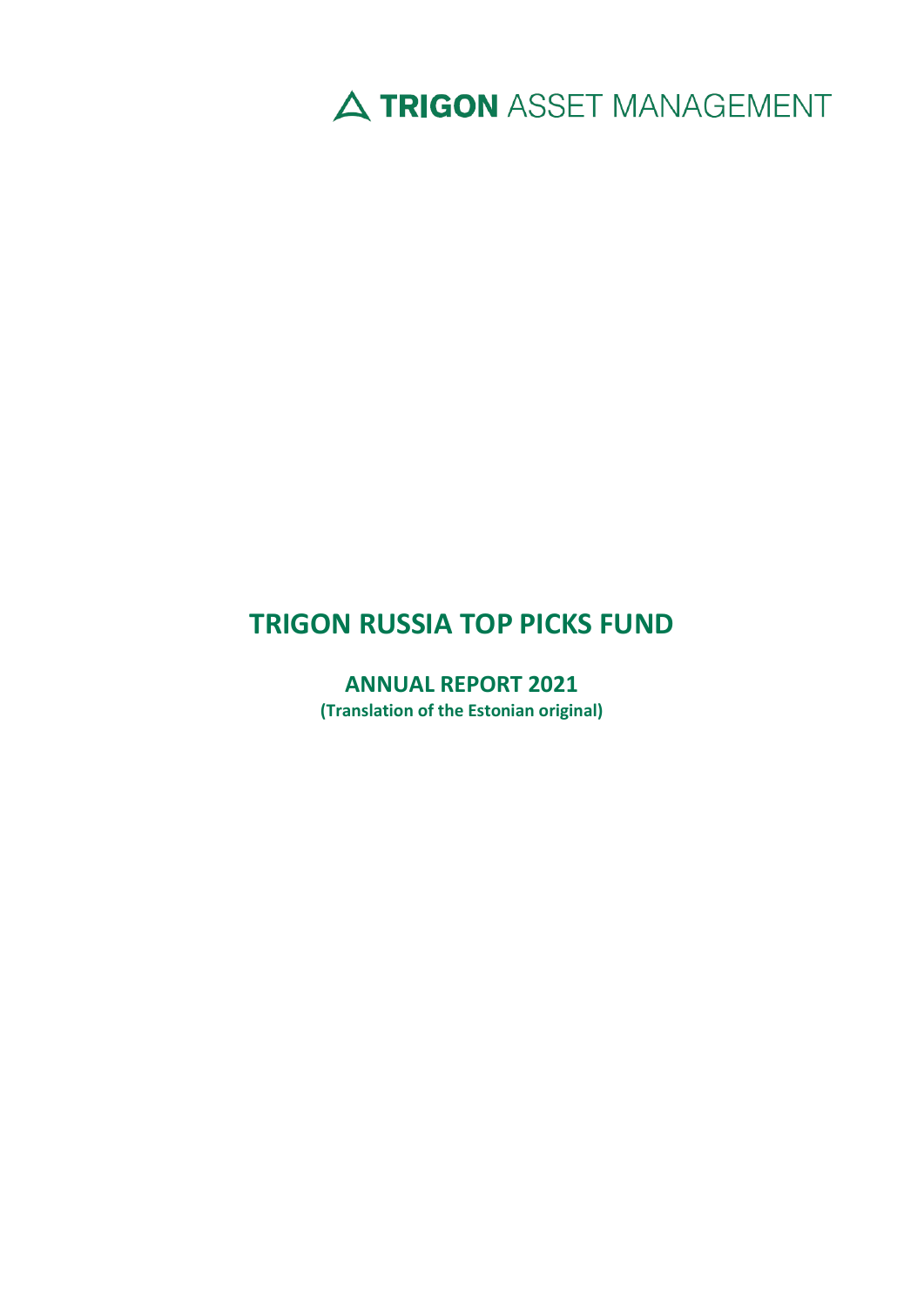| Signatures of the Fund Management Company's Management Board to the Annual Report 20215 |
|-----------------------------------------------------------------------------------------|
|                                                                                         |
|                                                                                         |
|                                                                                         |
|                                                                                         |
|                                                                                         |
|                                                                                         |
|                                                                                         |
|                                                                                         |
|                                                                                         |
|                                                                                         |
|                                                                                         |
|                                                                                         |
|                                                                                         |
|                                                                                         |
|                                                                                         |
|                                                                                         |
|                                                                                         |
|                                                                                         |
|                                                                                         |
|                                                                                         |
|                                                                                         |
|                                                                                         |
|                                                                                         |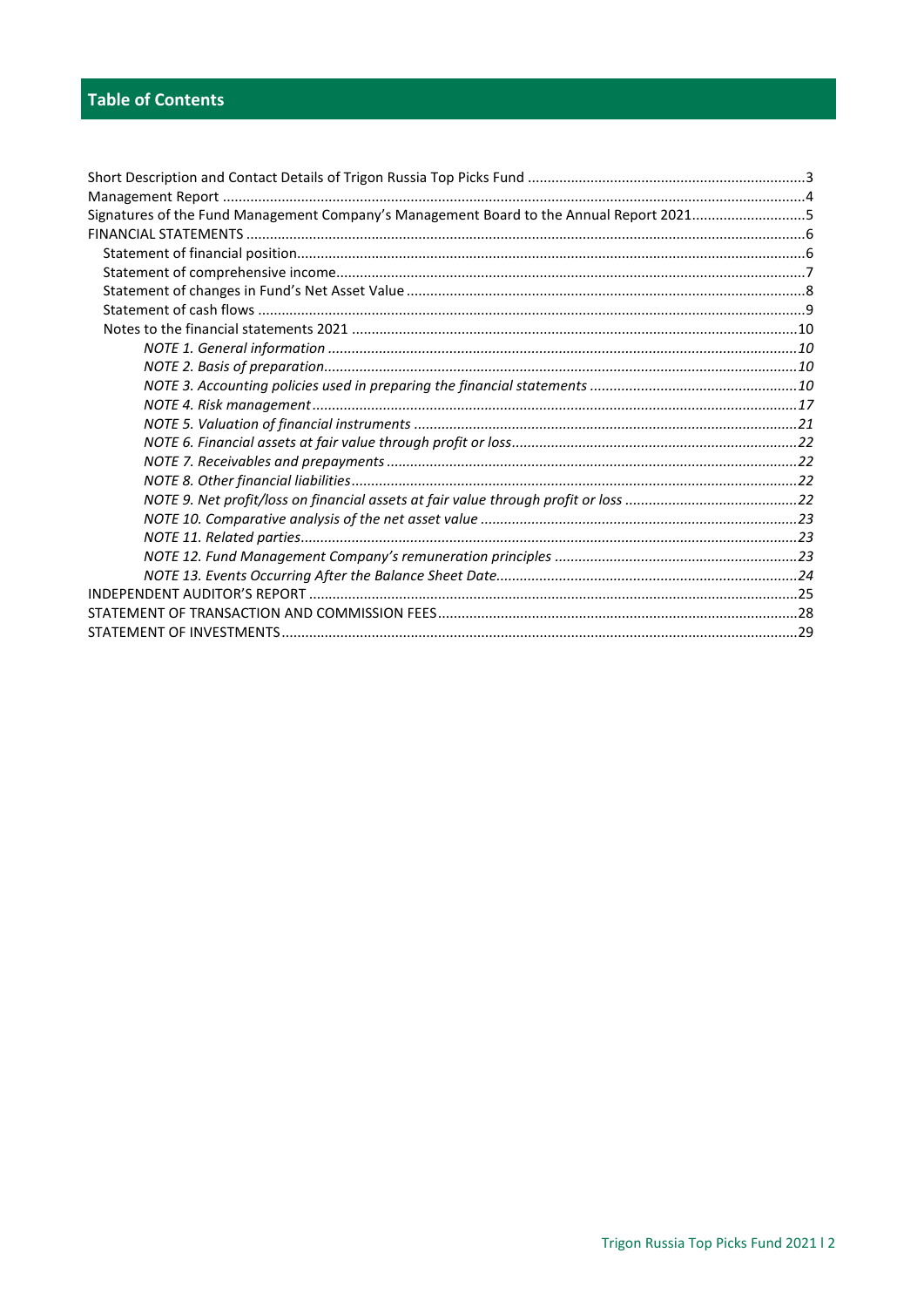# <span id="page-2-0"></span>**Name**

Investment fund Trigon Russia Top Picks Fund

# **Legal address**

Pärnu road 18 10141 Tallinn Estonia

Phone: + 372 6 679 200 Fax: + 372 6 679 221

#### **Main Activities**

The assets of the Fund may be invested in securities traded on regulated markets of any countries. It is however the intention of the Fund to focus investments into securities of issuers whose basic business field of activity is in Russia and other CIS countries.

#### **Fund Management Company**

AS Trigon Asset Management

**Fund Manager**

Jelena Rozenfeld

#### **Depositary**

Swedbank AS

# **Auditor**

AS PricewaterhouseCoopers Pärnu road 15 10141 Tallinn Estonia

Phone: + 372 6 141 800 Fax: + 372 6 141 900

# **Reporting period**

1 January 2021 – 31 December 2021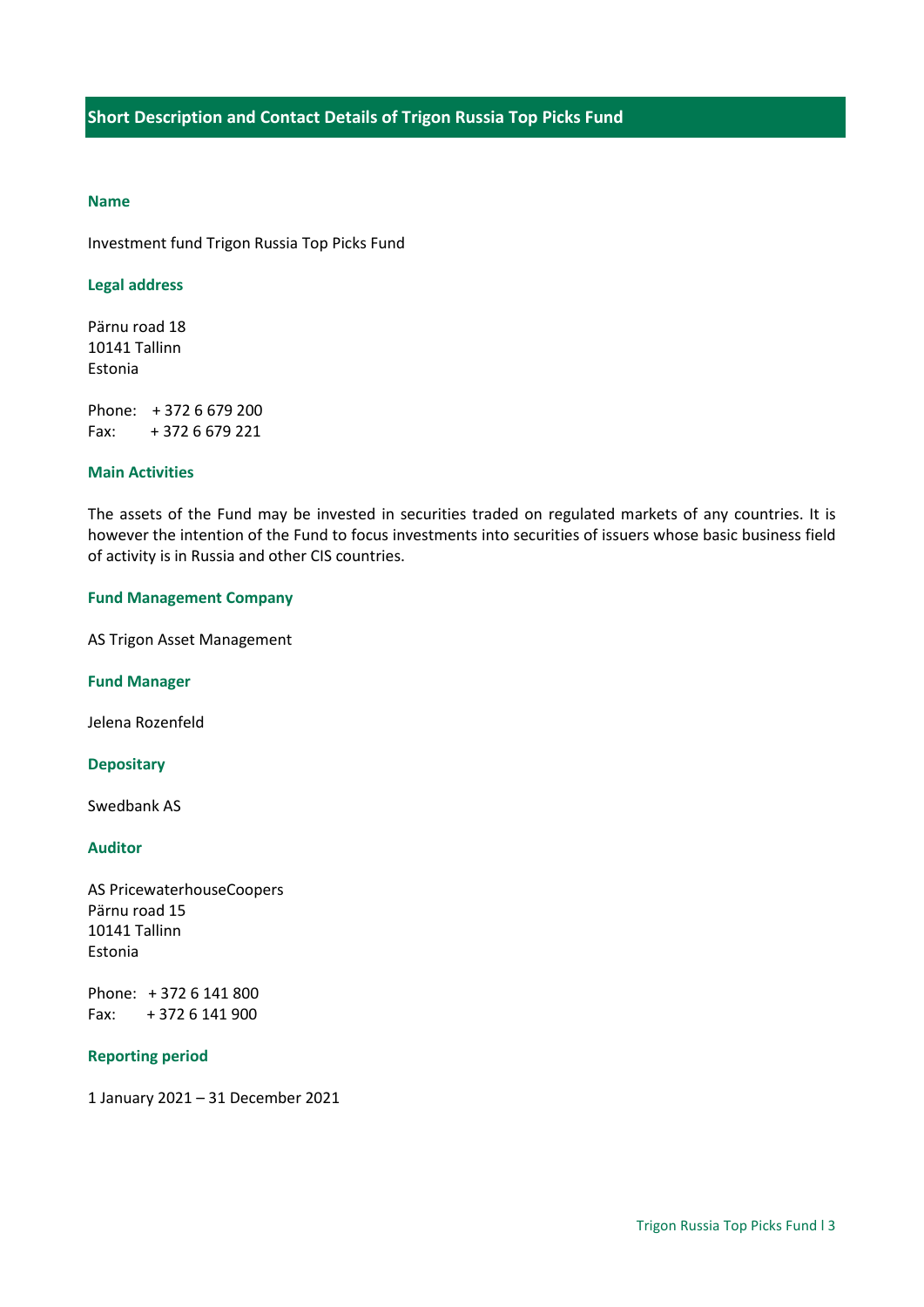#### <span id="page-3-0"></span>**Management Report**

Trigon Russia Top Picks Fund (hereinafter: the Fund) was launched on February 15, 2006. The Fund offers to the unitholders the opportunity to indirectly invest in securities traded on the global regulated markets. The intention of the Fund is to focus investments into securities of issuers whose basic business field of activity is in Russia and other CIS countries. The objective of Trigon Russia Top Picks Fund is the long-term capital growth of the Fund's assets.

The Fund's net asset value as of December 31, 2021, was 1.5 (31.12.2020 0.99) million euros. The Fund has four classes of units. The net asset value of the Fund's A unit increased by 32.62% during the year, to 15.1717 euros as of December 31, 2021 (31.12.2020: 11.4396) euros. The net asset value of the Fund's eQ unit (eQ Russian Top Picks) was at the end of the reporting period 21.3873 (31.12.2020: 16.9670) euros, increasing by 26.05% during the year 2021. The net asset value of the Fund's C unit was 39.9489 (31.12.2020: 30.4296) euros at the end of 2021, increasing by 31.28% during the year. The net asset value of the Fund's D unit was 18.2482 at the end of 2021 (31.12.2020: 13.8434) euros, increasing by 31.82% during the year.

At the end of December 2021, equities made up 96.65% (31.12.2020: up 94.86%) of the Fund's market value. The remaining part was made up of cash at the bank and dividend receivables. As of December 31, 2021, the largest equity investments of the Fund were Gazprom 9.26%, Halyk Saving-GDR 8.11%, Globaltrans 7.97%, MD Medial Group 7.48% and Sberbank-PFD 5.87% of the market value of the Fund's assets. The Fund's investments were made into the companies of Russia and Kazakhstan.

2021 turned out to be a very successful year for Trigon Russia Top Picks Fund. The Fund went up by 32.6%, outperforming the benchmark MSCI Russia TR Index that rose by 28.0%. The Fund has generated an even more positive alpha compared to MSCI Russia 10/40 TR index that went up by 21.7%. The Fund was again one of the top performers compared to its competitors and showed the best returns over the long term. Russian equities outperformed the MSCI EM TR index that posted only a 4.9% return, while MSCI World TR was up by 30.8%. The rally in Russia has been driven by the reflation trade, high commodity prices and stable currency. Geopolitics spoiled the positive mood of the market in the beginning as well as at the end of the year. However, the boom of Russian local retail investing that started in 2020 and continued in 2021 was supporting the market with increased inflows during the corrections prompted by geopolitical risks. This means that while foreign investors were panicking and exiting the market, local investors welcomed the opportunity and were ready to pick up stocks at a discount. Russians hold most of their savings in bank deposits and cash. As access to the financial markets became much easier as well as deposit rates were not as attractive as dividend yields for many Russian solid companies, the trend of increased domestic equity market participation would continue in 2022 as well. The number of brokerage accounts opened has reached 17.4 million (12% of population) in 2021, compared to 1 million in 2015. At the end of 2021, the MOEX index traded at 5.5x the expected P/E ratio of 2022 and the expected dividend yield was 9.8%. The portfolio of Trigon Russia Top Picks Fund traded at 6.1x weighted average expected return in 2022 and the dividend yield was 10.7%.

As of the beginning of April, the expectations of corporate profits and dividends in 2022 are insignificant. Following the decision of Russian president Vladimir Putin to start a war against his neighbour and his brother on February 24, 2022, Russia's economic prospects have been halted and the future of its international position has been radically affected. Since the closing of the Russian stock exchange on February 28, trading of shares of Russian companies on the Moscow Stock Exchange has been prohibited for foreigners. As of April, there is no information on when trading will be reopened to foreign institutions. The Management Company plans to keep trading of the Fund's units suspended until it is certain that trading and settlement will operate similarly to the pre-war period and convertibility into euros will be guaranteed.

Jelena Rozenfeld Fund Manager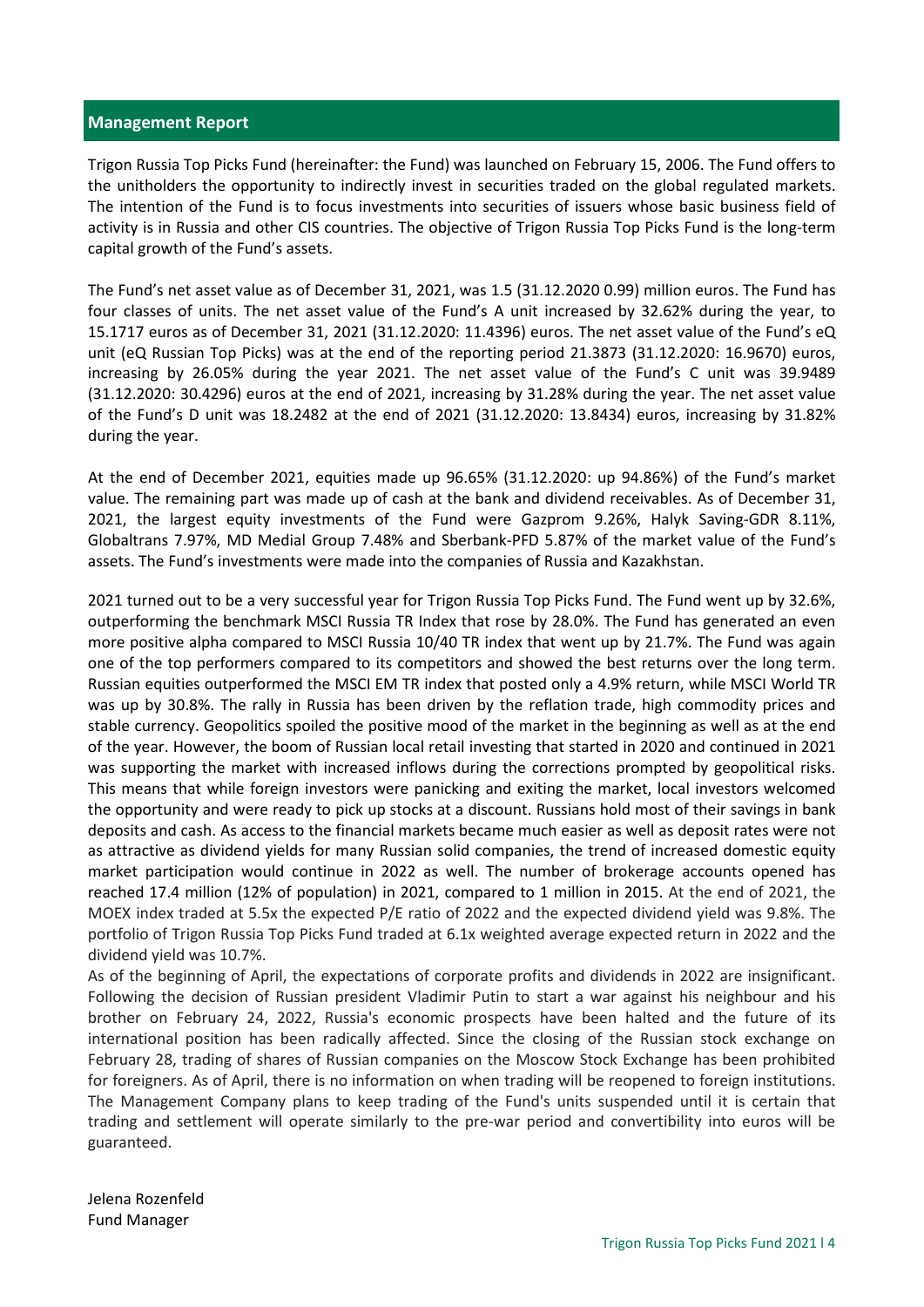# <span id="page-4-0"></span>**Signatures of the Fund Management Company's Management Board to the Annual Report 2021**

The Fund Management Company has prepared the Trigon Russia Top Picks Fund's annual report 2021, which includes the management report, financial statements, statement of investments, statement of transaction and commission fees and which is accompanied by an independent auditor's report.

/signed/

Mehis Raud AS Trigon Asset Management Member of the Management Board

Tallinn, April 27, 2022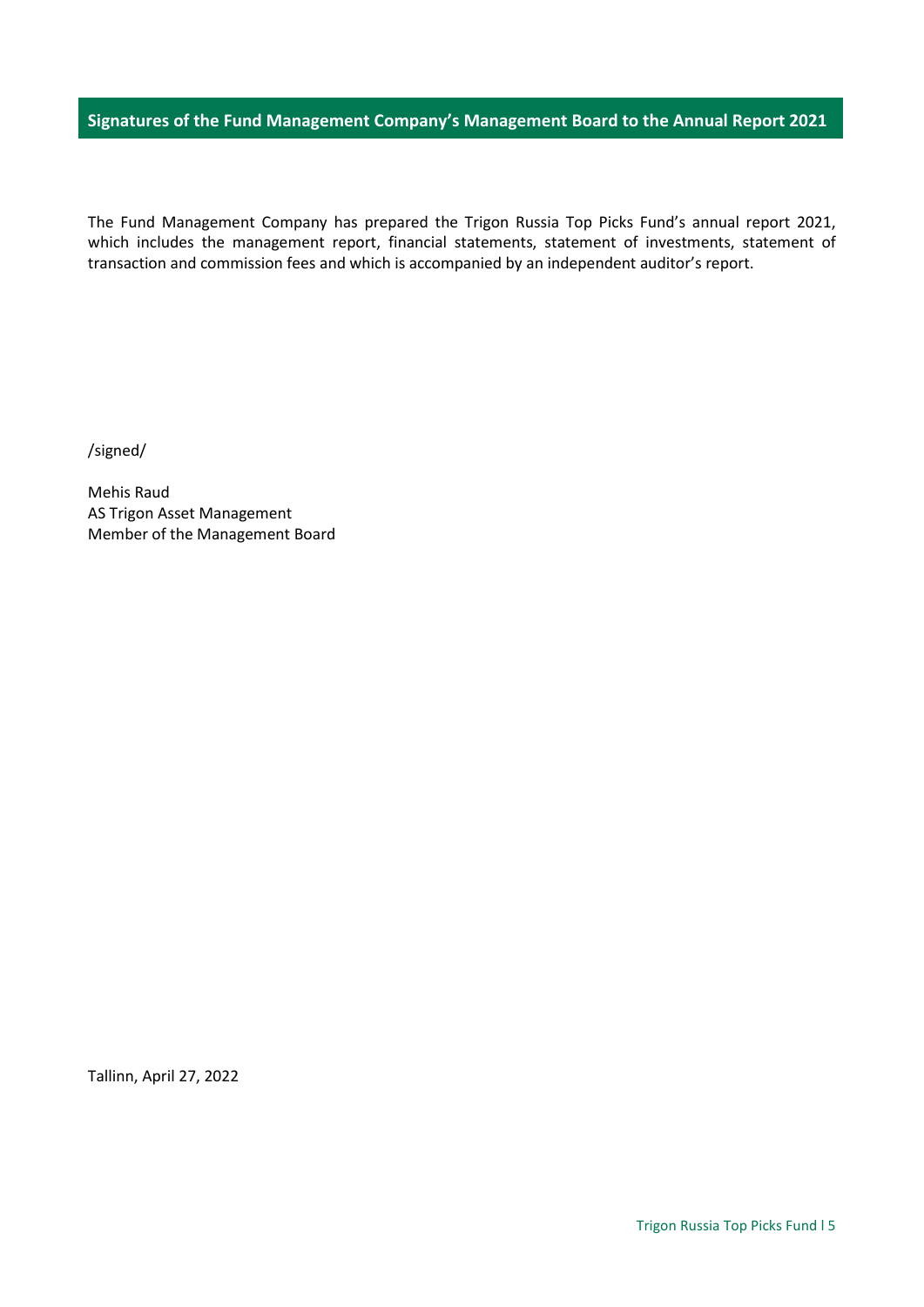# <span id="page-5-1"></span><span id="page-5-0"></span>**Statement of financial position**

In euros

| <b>ASSETS</b>                                                 |         | Note 31.12.2021 31.12.2020 |           |
|---------------------------------------------------------------|---------|----------------------------|-----------|
| Cash and cash equivalents                                     |         | 38,114                     | 50,233    |
| Financial assets at fair value through profit or loss         | Note 6  | 1,453,106                  | 954,981   |
| Receivables and prepayments                                   | Note 7  | 12,254                     | 1,535     |
| <b>TOTAL ASSETS</b>                                           |         | 1,503,474                  | 1,006,749 |
|                                                               |         |                            |           |
| <b>LIABILITIES</b>                                            |         |                            |           |
| Other financial liabilities                                   | Note 8  | 4,416                      | 12,143    |
| Fund's net assets attributable to holders of redeemable units | Note 10 | 1,499,058                  | 994,606   |
| <b>TOTAL LIABILITIES</b>                                      |         | 1,503,474                  | 1,006,749 |
|                                                               |         |                            |           |

The notes on pages 10-24 are an integral part of this annual report.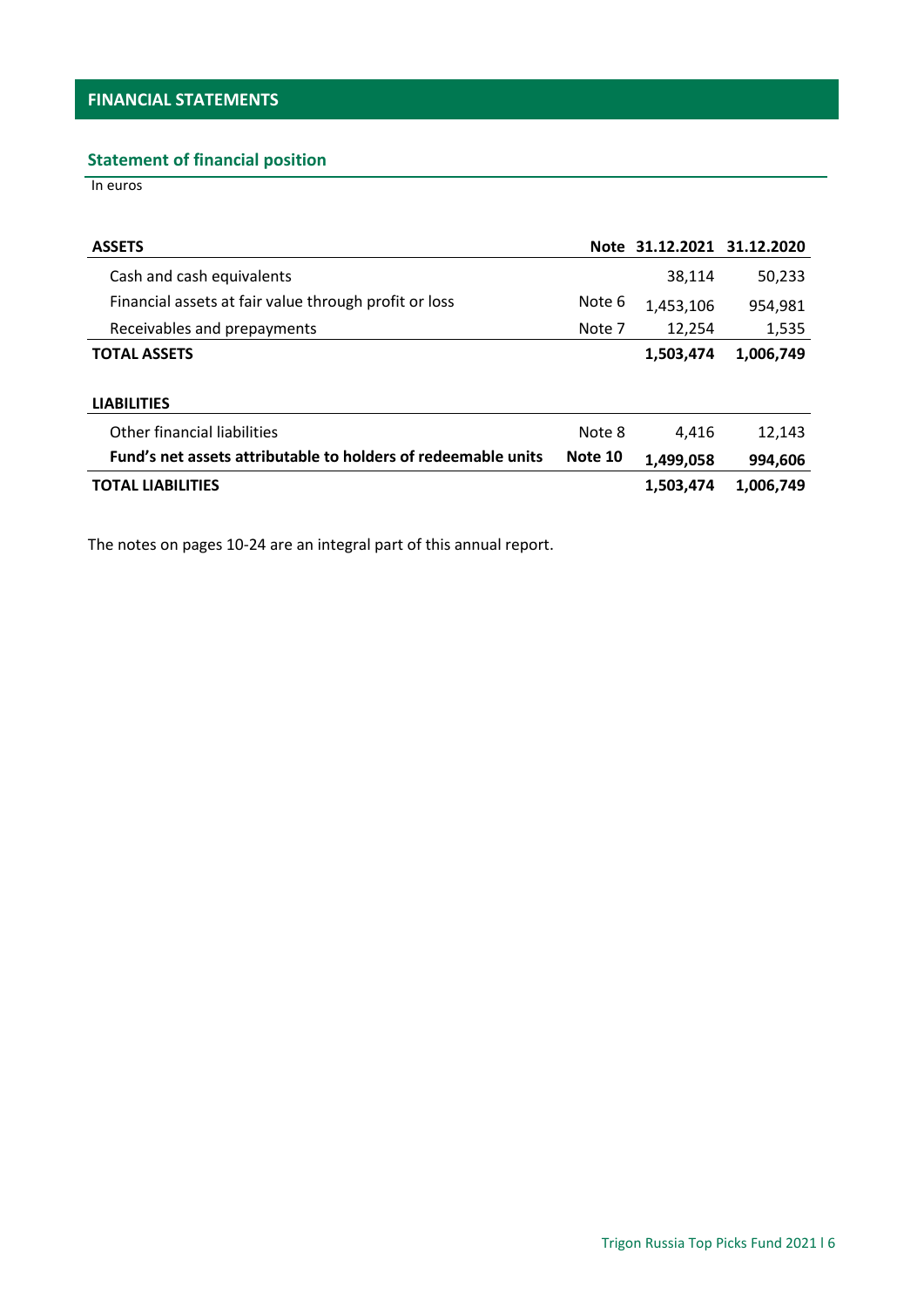# <span id="page-6-0"></span>**Statement of comprehensive income**

In euros

| <b>INCOME</b>                                                                  | <b>Note</b> | 01.01-31.12.2021 | 01.01-31.12.2020 |
|--------------------------------------------------------------------------------|-------------|------------------|------------------|
| Interest income                                                                |             | 3                | 0                |
| Dividend income                                                                | Note 9      | 83,489           | 232,624          |
| Net profit/loss from financial assets at fair value<br>through profit or loss  | Note 9      | 281,327          | $-125,799$       |
| Net foreign currency profit/losses                                             |             | 2,440            | -49,890          |
| <b>TOTAL INCOME</b>                                                            |             | 367,259          | 56,934           |
|                                                                                |             |                  |                  |
| <b>EXPENSES</b>                                                                |             |                  |                  |
| Management fee                                                                 | Note 11     | 20,332           | 60,723           |
| Success fee                                                                    |             | 4,201            | 2,918            |
| Depositary fee                                                                 |             | 9,112            | 20,982           |
| <b>Transaction costs</b>                                                       |             | 1,082            | 5,994            |
| Other expenses                                                                 |             | 7,247            | 8,459            |
| <b>TOTAL EXPENSES</b>                                                          |             | 41,974           | 99,076           |
| <b>FUND'S NET ASSETS ATTRIBUTABLE TO</b><br><b>HOLDERS OF REDEEMABLE UNITS</b> |             | 325,285          | $-42,143$        |

The notes on pages 10-24 are an integral part of this annual report.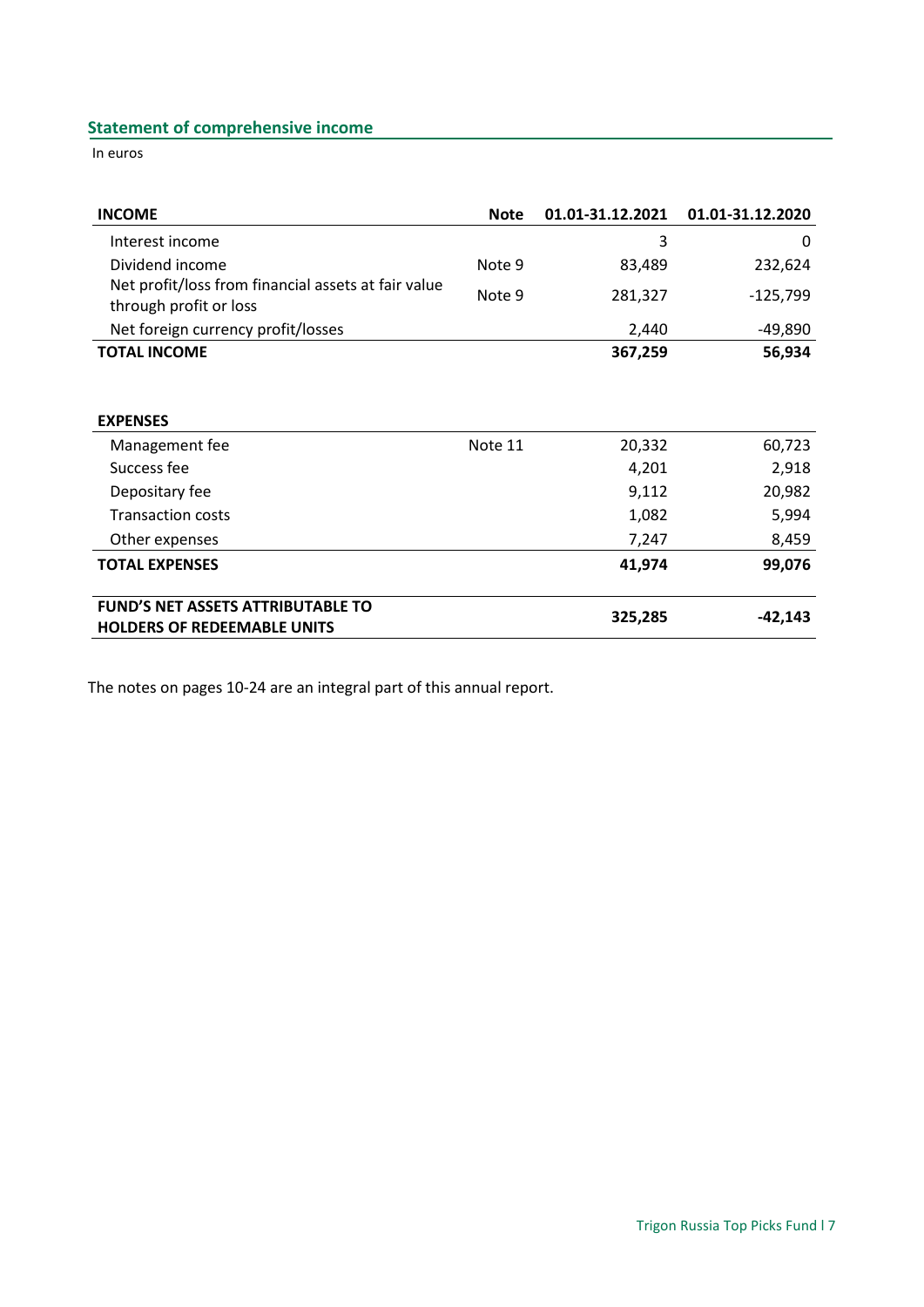# <span id="page-7-0"></span>**Statement of changes in Fund's Net Asset Value**

| In euros                                                           |         |                       |                  |
|--------------------------------------------------------------------|---------|-----------------------|------------------|
|                                                                    |         | Note 01.01-31.12.2021 | 01.01-31.12.2020 |
| Fund's net assets at the beginning of the reporting                |         |                       |                  |
| period                                                             |         | 994,606               | 4,257,394        |
| Proceeds from redeemable units issued                              |         | 268,329               | 63,224           |
| Redemption of redeemable units                                     |         | $-89,163$             | $-3,283,869$     |
| Fund's net assets attributable to holders of<br>redeemable units   |         | 325,285               | -42,143          |
| Fund's net assets at the end of the reporting period               | Note 10 | 1,499,058             | 994,606          |
|                                                                    |         |                       |                  |
| Fund's Net Asset Value per unit at the end of the reporting period |         |                       |                  |
| A unit                                                             |         | 15.1717               | 11.4396          |
| eQ unit (eQ Russian Top Picks unit)                                |         | 21.3873               | 16.9670          |
| C unit                                                             |         | 39.9489               | 30.4296          |
| D unit                                                             |         | 18.2482               | 13.8434          |
| <b>Number of units outstanding</b>                                 |         | 65,248.724            | 59,821.675       |
| inc. A unit                                                        |         | 35,403.884            | 37,368.833       |
| eQ unit (eQ Russian Top Picks unit)                                |         | 4,324.595             | 4,324.595        |
| C unit                                                             |         | 18,604.607            | 14,638.010       |
| D unit                                                             |         | 6,915.638             | 3,490.237        |
|                                                                    |         |                       |                  |

The notes on pages 10-24 are an integral part of the annual report.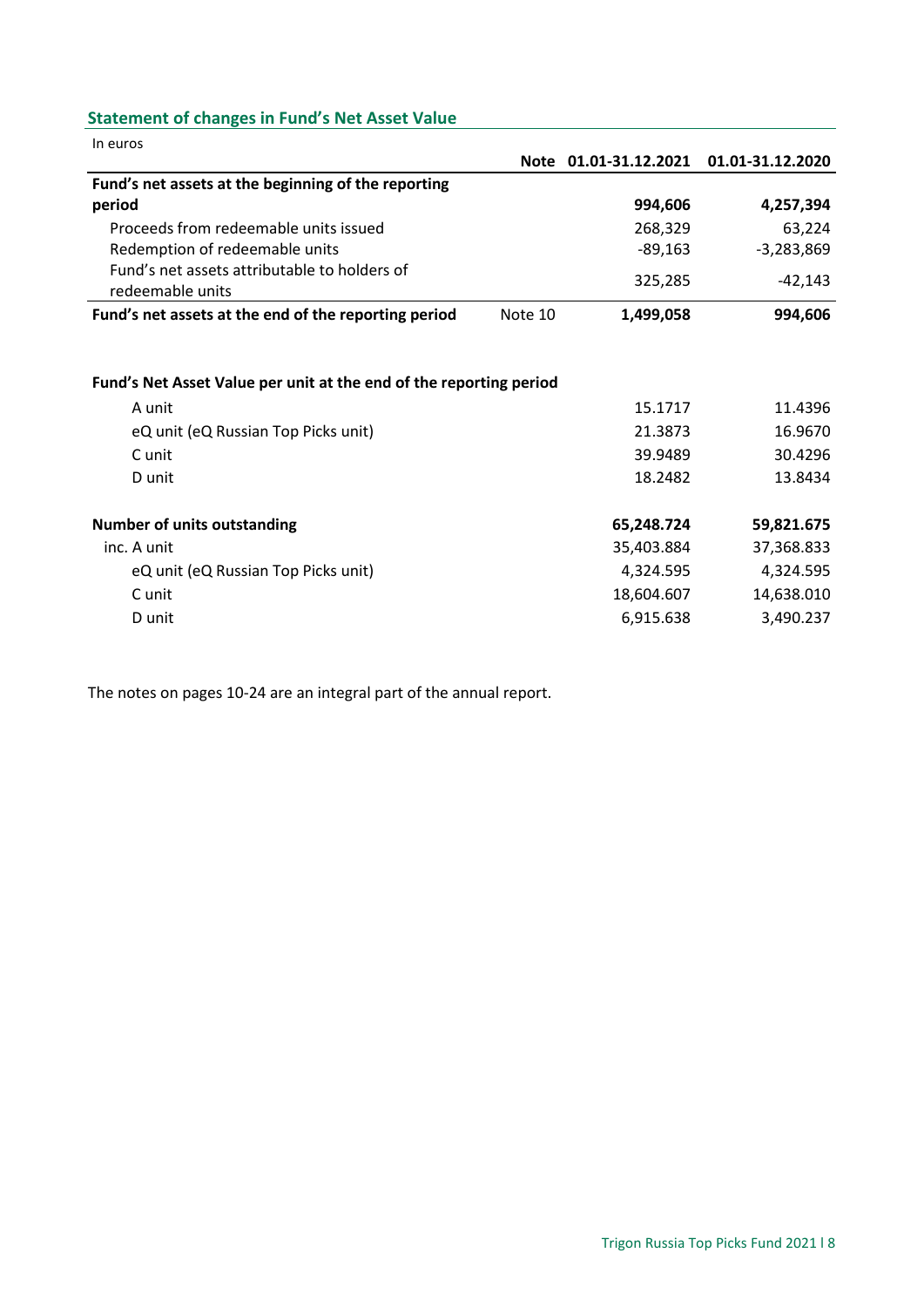# <span id="page-8-0"></span>**Statement of cash flows**

In euros

| Cash flows from Fund's operating activities                      | 01.01-31.12.2021 | 01.01-31.12.2020 |
|------------------------------------------------------------------|------------------|------------------|
| Interest received                                                | 4                | 1                |
| Interest paid                                                    | 1                | $-3$             |
| Dividends received                                               | 73,066           | 225,942          |
| Proceeds from the sale of financial assets                       | 594,692          | 5,012,922        |
| Purchase of financial assets                                     | $-810,429$       | $-1,922,095$     |
| Operating expenses paid                                          | $-49,547$        | $-121,214$       |
| Total cash inflow/outflow from Fund's operating activities       | $-192,213$       | 3,195,554        |
|                                                                  |                  |                  |
| Cash flows from Fund's financing activities                      |                  |                  |
| Proceeds from redeemable units issued                            | 268,329          | 63,224           |
| Redemption of redeemable units                                   | $-89,163$        | $-3,283,869$     |
| Total cash inflow/outflow from Fund's financing activities       | 179,166          | $-3,220,645$     |
| <b>Total cash flows</b>                                          | $-13,046$        | $-25,092$        |
| Change of cash and cash equivalents                              | $-13,046$        | $-25,092$        |
| Cash and cash equivalents at the beginning of the accounting     |                  |                  |
| period                                                           | 50,233           | 75,829           |
| Effect of exchange rate changes on cash and cash equivalents     | 928              | $-504$           |
| Cash and cash equivalents at the end of the accounting<br>period | 38,114           | 50,233           |

The notes on pages 10-24 are an integral part of the annual report.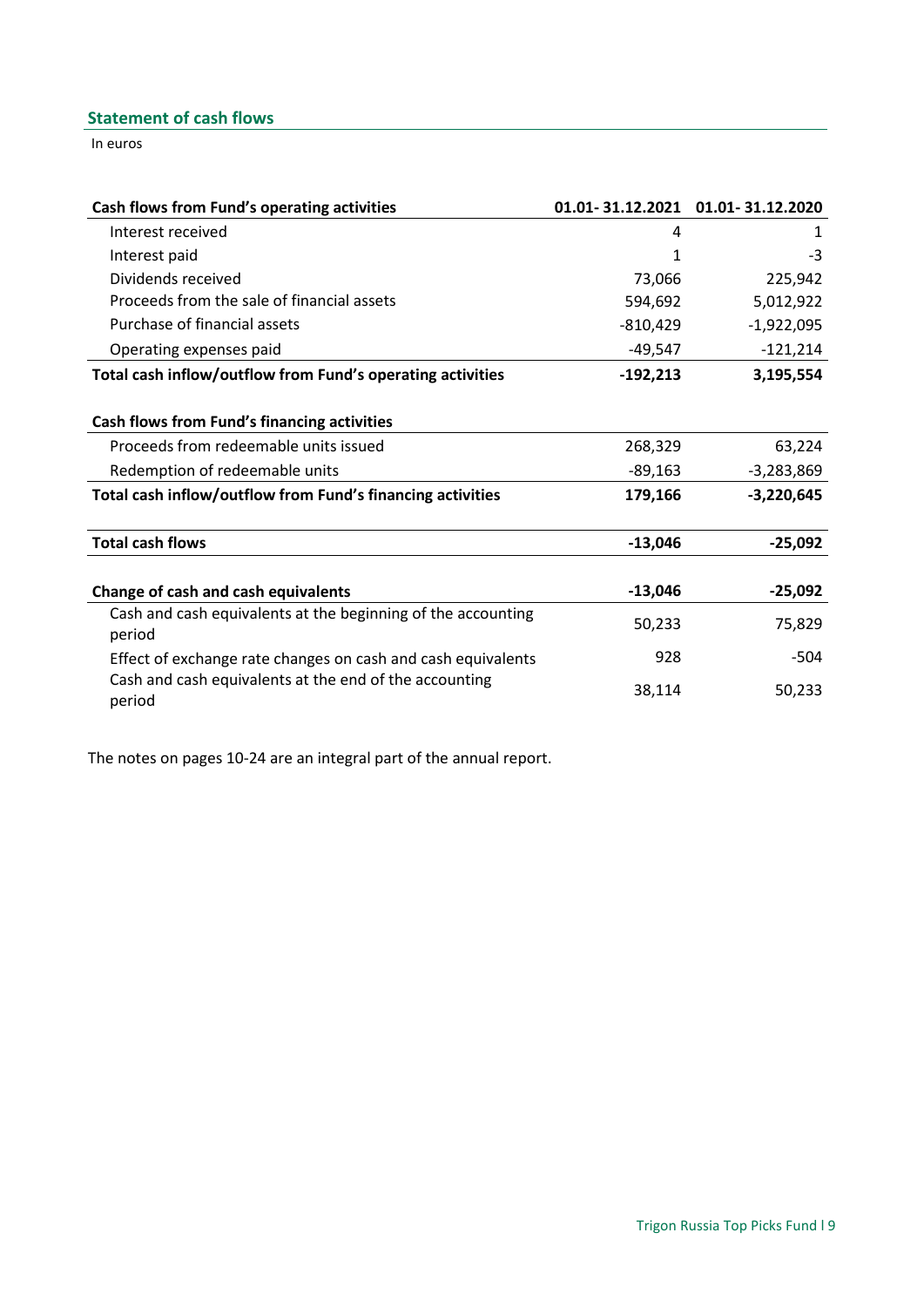#### <span id="page-9-1"></span><span id="page-9-0"></span>**NOTE 1. General information**

Trigon Russia Top Picks Fund is a public open-end common investment fund registered in the Republic of Estonia.

The Fund is managed by AS Trigon Asset Management, with its registered office at Pärnu road 18, 10141 Tallinn. The parent company (61%) of AS Trigon Asset Management is AS Trigon Capital.

The Fund is under the supervision of the Estonian Financial Supervisory Authority.

The objective of Trigon Russia Top Picks Fund is a long-term capital growth of the Fund's assets. The Fund is investing its assets into different securities and other financial instruments abiding by the investment limits set out by the law and the Fund's rules.

These financial statements have been approved by the Management Board of the Management Company on 27.04.2022.

#### <span id="page-9-2"></span>**NOTE 2. Basis of preparation**

The financial statements of Trigon Russia Top Picks Fund have been prepared following International Financial Reporting Standards as adopted by the European Union (IFRS). Financial reporting principles of investment funds are set out by the Investment Funds Act, Accounting Act and Regulation no. 8 of the Minister of Finance of February 26, 2018 "Requirements for fund reports subject to disclosure". The financial statements have been prepared to take into account the regulation of determining the net asset value of the Fund, adopted under the Investment Funds Act §54 subsection 11.

The financial statements of the Fund have been prepared in accordance with IFRS to the extent that complies with the requirements of the Investment Funds Act and Regulation no. 8 of the Minister of Finance. In case of non-compliance, the Fund has considered the requirements provided in the Investment Funds Act and Regulation no. 8 of the Minister of Finance.

#### <span id="page-9-3"></span>**NOTE 3. Accounting policies used in preparing the financial statements**

The financial statements of the Fund have been prepared on a historical cost basis except for financial instruments at fair value through profit or loss, which are measured at fair value.

#### **Foreign currency transactions and balances**

#### Functional and presentation currency

The financial statements of Trigon Russia Top Picks Fund are presented in euros. Fund's functional currency is also the euro.

#### Transactions and balances in foreign currency

Transactions in currencies other than the euro are translated into euro at the last bid exchange rates of depository bank of the transactions trade date. Monetary assets and liabilities denominated in foreign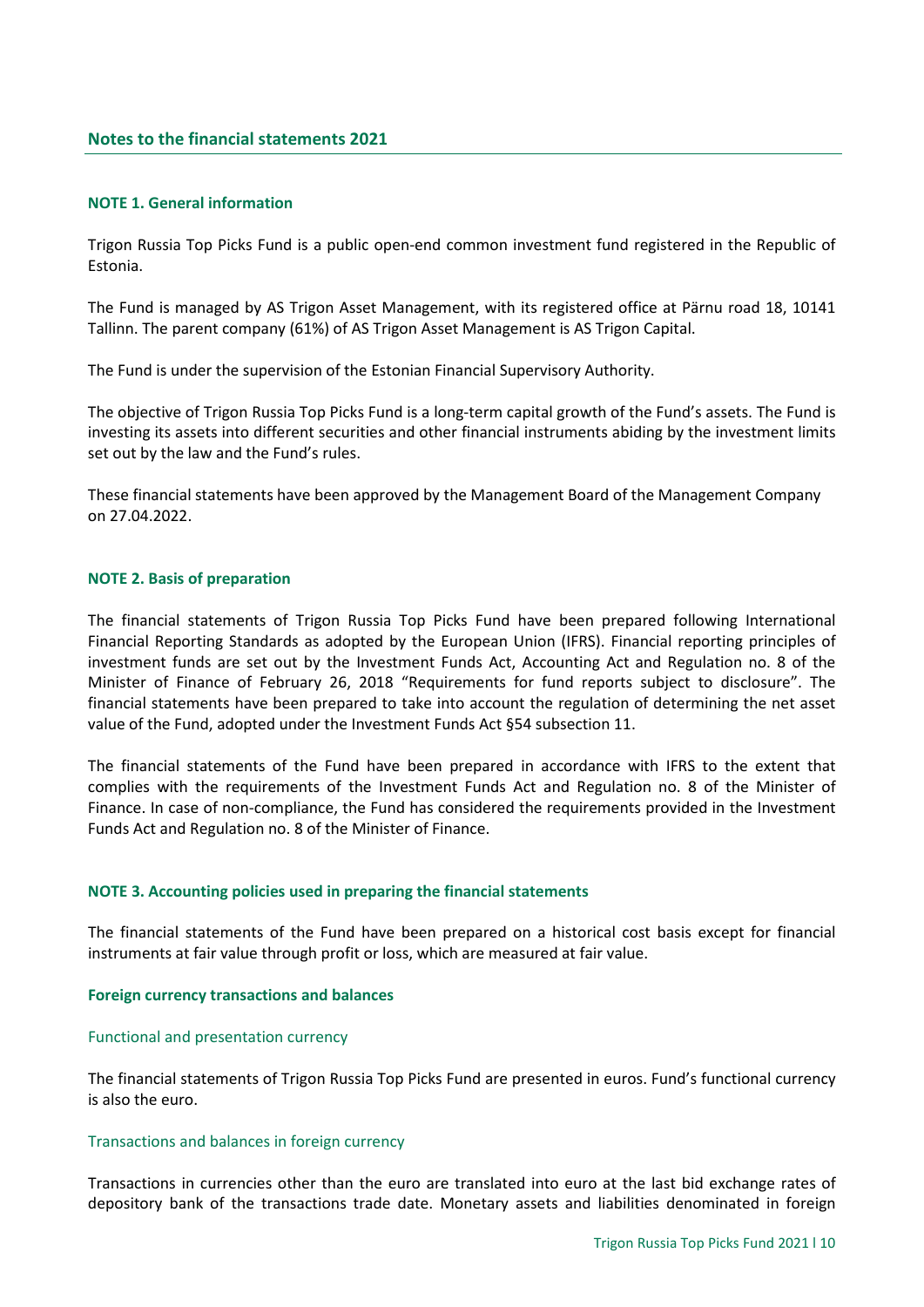currencies at the reporting date are translated into euro at the last bid exchange rates of depository bank at the reporting date. Foreign currency gains and losses, arising on financial instruments denominated in foreign currencies, are recognised through profit or loss in the line-item *Net foreign currency profit/loss*.

#### **Management estimates**

The preparation of the financial statements in conformity with IFRS requires the management of the Fund Management Company to make judgements, estimates and assumptions that affect the application of accounting policies and the reported amounts of assets, liabilities, income, and expenses. Although judgments are based on the management's best knowledge, actual results may differ from the estimates. Estimates and underlying assumptions are reviewed on an ongoing basis. Revisions to accounting estimates are recognised in the period in which the estimates are revised and in any future periods affected.

According to the management, there have not been any events that would have affected the recognition of assets, liabilities, income, or expenses.

#### **Financial assets and liabilities**

Cash and cash equivalents, term deposits, securities and other receivables are classified as financial assets. Securities comprise financial assets referred to in the Securities Market Act § 2 (a share or other similar tradable right; debt security, convertible security or other tradable debt obligation issued, a subscription right or other tradable right, an investment fund unit; a money market instrument; derivative security or a derivative contract; a tradable depositary receipt). Liabilities to Fund's Management Company, unitholders and other liabilities are classified as financial liabilities.

# **Classification of financial assets and financial liabilities**

The Fund classifies financial assets and financial liabilities into the following categories:

- financial assets at fair value through profit or loss equities and investment fund units as these investments do not include only principal and interest payments;
- financial assets at amortised cost cash and cash equivalents, receivables and prepayments are recognised at amortised cost;
- financial liabilities at amortised cost liabilities to the depositary bank and Fund Management Company are recognised at amortised cost.

The Fund has at the end of the accounting period following financial assets and financial liabilities:

| In euros                     |                                                          |                                                               |                                | 31.12.2021 | 31.12.2020 |
|------------------------------|----------------------------------------------------------|---------------------------------------------------------------|--------------------------------|------------|------------|
|                              | Financial assets at                                      |                                                               | Cash and cash<br>equivalents   | 38.114     | 50,233     |
| <b>Financial assets</b>      | amortised cost                                           |                                                               | Receivables and<br>prepayments | 12,254     | 1,535      |
|                              | Financial assets at fair<br>value through profit or loss | Mandatory measurement at fair<br>value through profit or loss | Equities                       | 1.453.106  | 954.981    |
| <b>Financial liabilities</b> | Financial liabilities at amortised cost                  |                                                               | Other financial<br>liabilities | 4.416      | 12,143     |

#### **IFRS 9 category class (as defined in the Fund)**

#### Recognition and derecognition

Financial assets and liabilities are recognised initially when Fund becomes a party to the contractual provisions of the instrument.

Regular way purchases and sales of financial assets are recognised on trade date, the date on which the Company commits to purchase or sell the asset.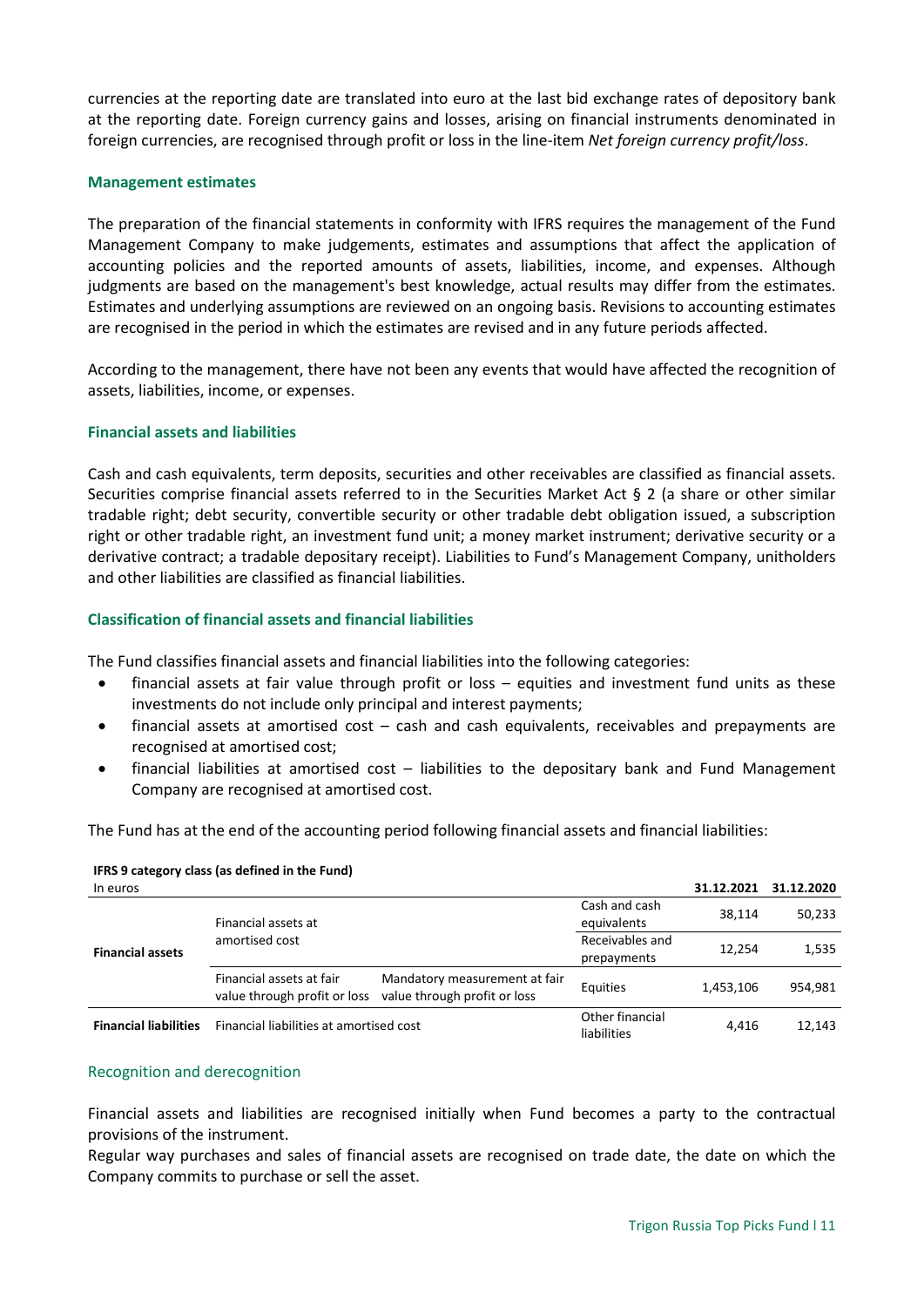At initial recognition, the Fund measures financial assets or liabilities at its fair value plus, in the case of a financial asset or liabilities not at fair value through profit or loss, transaction costs that are directly attributable to the acquisition of the financial assets or emission of the financial liabilities.

Transaction costs of financial assets and liabilities carried at fair value through profit or loss are recognised as an expense in the statement of comprehensive income.

Financial assets are derecognised when the contractual rights to the cash flows of the financial assets have expired or have been transferred and the Fund has transferred substantially all risks and rewards of ownership. Financial liabilities are derecognised only when they are extinguished (the contractual obligations are discharged, cancelled, or expired).

#### Subsequent measurement

# *Financial assets: debt instruments*

Subsequent measurement of the debt instruments depends on the Fund's business model for managing the financial assets and the cash flow characteristics of the assets.

Fair value through profit or loss (FVTPL): assets that do not meet the criteria for amortised cost or fair value through comprehensive income are measured at fair value through profit or loss (FVTPL). A gain or loss on debt instruments that are subsequently measured at FVTPL is recognised in the statement of comprehensive income in the line-item *Net profit/loss on financial assets at fair value through profit or loss* and presented in the period in which it arises. Such fair value gain and loss includes also contractual interests earned from relevant instruments.

Amortised cost: assets that are held for collection of contractual cash flows where those cash flows represent solely payments of principal and interest are measured at amortised cost. Interest income from these financial assets is included in finance income using the effective interest rate method. Any gain or loss arising on derecognition is recognised directly in the statement of comprehensive income and presented in *Other income*. Foreign exchange gains and losses and impairment losses are presented as separate line items in the statement of comprehensive income.

# *Equity instruments*

The Fund subsequently measures all equity investments at fair value through profit and loss. Changes in the fair value are recognised in *Net profit/loss from financial assets at fair value through profit or loss* in the statement of comprehensive income*.*

# *Impairment of financial assets*

The Fund assesses on a forward-looking basis the expected credit losses (ECL) associated with its debt instruments carried at amortised cost. The impairment methodology applied depends on where there has been a significant increase in credit risk.

The measurement of the expected credit losses reflects: (i) an unbiased and probability-weighted amount that is determined by evaluating a range of possible outcomes, (ii) time value of money and (iii) all reasonable and supportable information that is available without undue cost and effort at the end of each reporting period about past events, current conditions, and economic forecasts of future conditions.

For trade receivables and contract assets without a significant financing component, the Fund applies a simplified approach permitted by IFRS 9 and measures the allowance for impairment losses at expected lifetime credit losses from initial recognition of the receivable. The Fund uses a provision matrix in which allowance for impairment losses is calculated for trade receivables falling into different ageing or overdue periods.

# **Offsetting**

Financial assets and financial liabilities are offset, and the net amount presented in the statement of financial position only when the Fund has legal right to offset and intends to settle or realise the assets and liabilities simultaneously.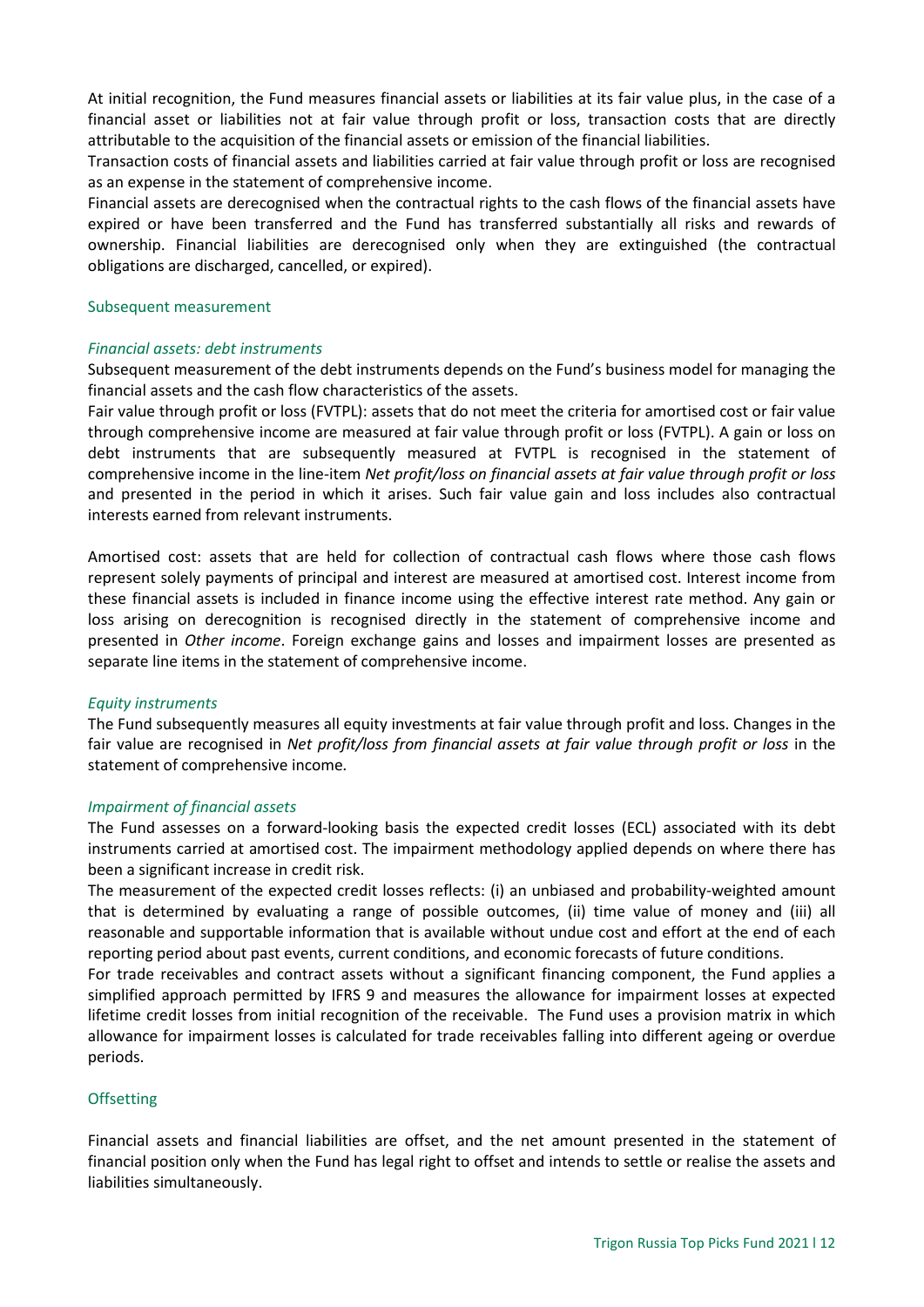#### **Fair value measurement**

Fair value is the amount of which a Fund's asset could be sold to the independent interested party on the measurement date.

The net asset value of the Fund is determined according to "Net Asset Value Calculation Rules of Investment Funds" as approved by the management board of AS Trigon Asset Management. These rules determine the valuation of the securities traded on a regulated market, securities not traded on a regulated market and other financial assets and financial liabilities of the Fund.

The Fund recognises all investments into securities at fair value through profit or loss except these investments whose fair value cannot be determined. The financial statements of the Fund for the year 2021 have been prepared under the standard IFRS 13 "Fair Value Measurement" where the financial assets and liabilities traded on a regulated market are determined at the market close price if it remains within the bid-ask spread. If the close price does not fall in this spread, the Management Company will determine the value within the bid-ask spread, which most accurately reflects the fair value of specific security.

The fair value of the security (other than debt security) traded on a regulated market is determined based on the closing price of that regulated market on the valuation date. If the closing price is not available, the mid-market price of the regulated market on the valuation date is applied. If the mid-market price is also unavailable, the latest bid price of the regulated market on the valuation date is applied. In case that no bid price is available, the latest share price determined in the manner described above is applied.

The value of debt security traded on a regulated market is determined by applying the average ask and bid price ((ask+bid)/2) given by sources of quotes accepted by the currently used information provider on the valuation date (mid-market price). If the mid-market price is not available, the closing price on the valuation date is applied. If no closing price is available, the mid-market price of the last banking day is applied.

Valuation of security, which is not traded on a regulated market, takes place, above all, by applying the valuation models set out by IFRS. Fair value is the probable selling price of the security, which is determined prudently, in good faith and bearing in mind the best interests of unitholders and at which independent and experienced parties would agree to conclude a transaction.

The value of a share of a unit of an investment fund traded on a regulated market is determined as the value of the security traded on a regulated market. The value of a unit of a common fund not traded on a regulated market is be determined based on the latest known redemption or repurchasing price or, if such price is unavailable, based on the net asset value of the fund.

If the fair value of the assets cannot be reliably determined, then they can be recognised at acquisition cost or the fair value will be determined by the management of Fund Management Company using the valuation methods. The valuation methods used by the Management Company include recent arm's length transactions between independent parties, references to other similar instruments, discounted cash flow analyses and option pricing models and other methods based on market information as much as possible and as little as possible on internal sources.

# **Recognition of revenue**

#### *Interest*

Interest income and expenses are recognised in the statement of comprehensive income using the effective interest rate method. The effective interest rate is the rate that exactly discounts estimated future cash flows through the expected life of the financial instrument to the net carrying amount of the financial asset. When calculating the effective interest rate, the Fund estimates cash flows considering all contractual terms of the financial instrument but does not consider future credit losses. Interest received or receivable is recorded in the statement of comprehensive income in the line of *Interest income*.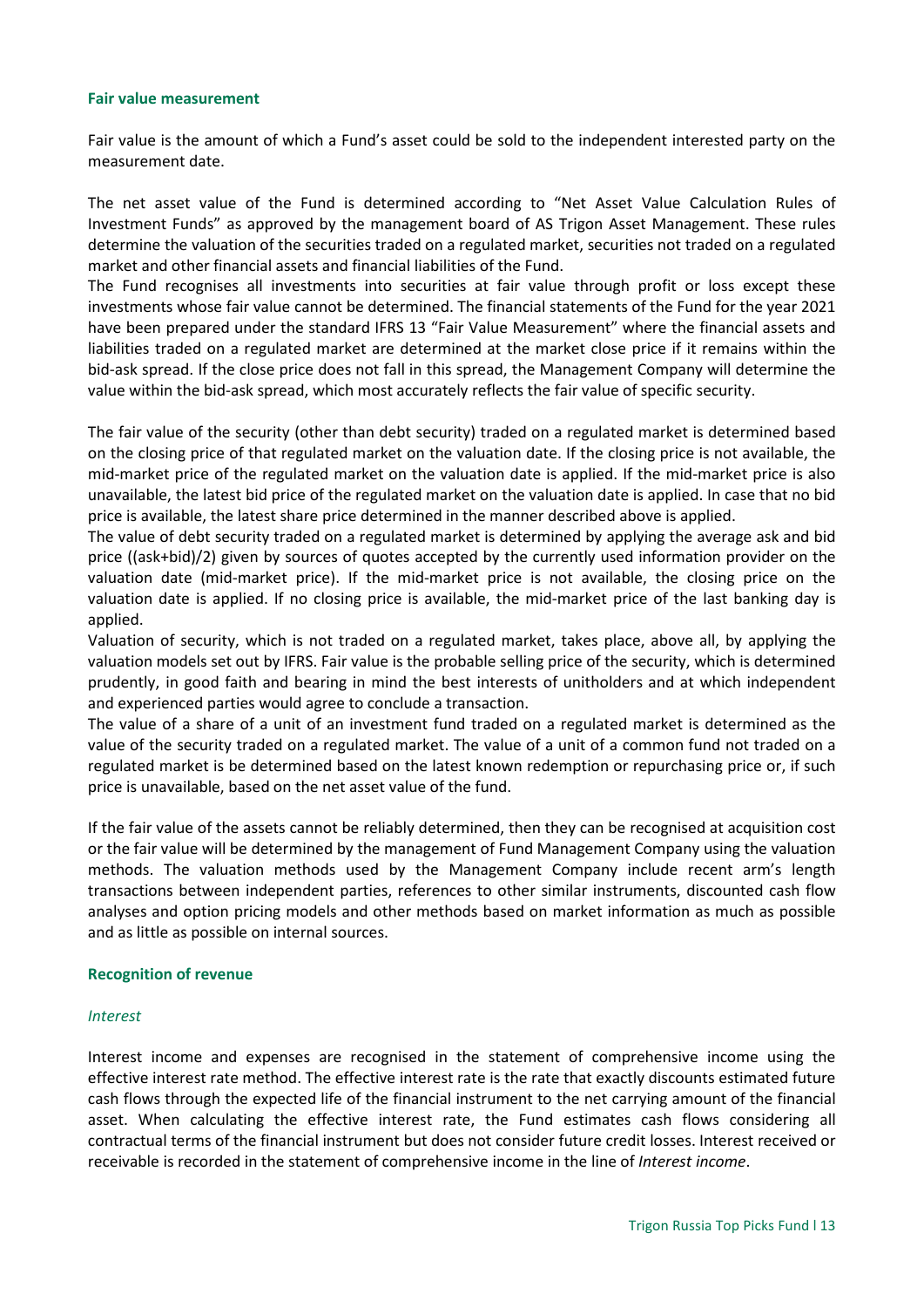# *Dividends*

Dividend income is recognised in the statement of comprehensive income on the date when the right to receive payment is established. This is usually the ex-dividend date. Dividend income from equities designated as at fair value through profit or loss is recognised as a separate line-item *Dividend income*. **Gain/loss on financial assets**

Unrealised gain/loss from revaluation of financial assets at fair value through profit or loss includes all fair value changes but excludes interest and dividend income.

Realised gain/loss on financial assets at fair value through profit or loss is calculated using the FIFO method (*first-in, first-out*) which means that the chronological order of purchases of securities is taken into account when calculating gains/losses from the securities.

Net profit/loss from revaluation of financial assets is recognised in the statement of comprehensive income in the line-item *Net profit/loss on financial assets at fair value through profit or loss*.

#### **Service and commission expenses**

Transaction fees arising in acquiring and disposing of securities are recognised on the accrual basis in the statement of comprehensive income in the line-item Transaction costs and paid once a month. Commissions arising in acquiring and disposing of securities are included within the cost of securities.

#### **Cash and cash equivalents**

Cash and cash equivalents include the balances of demand deposits at the bank and overnight deposits. Interest receivable on overnight deposits is recognised in the statement of financial position in the lineitem Receivables and prepayments and the statement of comprehensive income in the line-item *Interest income.*

#### **Term deposits**

Term deposits include deposits held at credit institutions. According to the Investment Fund Act, the openended public fund may invest into term deposits with a maturity of up to 12 months. Interest receivable on term deposits is recognised in the statement of financial position in the line-item Receivables and prepayments and the statement of comprehensive income in the line-item *Interest income.*

#### **Fees and expenses**

Income and expenses are reported on an accrual basis.

#### *Recognition of management and performance fees*

Management fee rates paid to the Fund Management Company are:

- a. A units: 1.0% of the Fund's assets per annum;
- b. eQ units: 2.0% of the Fund's assets per annum;
- c. C units: 2.0% of the Fund's assets per annum;
- d. D units: 0.75% of the Fund's assets per annum.

The management fee is deducted daily from the Fund's assets and paid in the month following the calculation.

In addition, the Management Company has the right to receive a performance fee based on the performance of eQ units and D units.

The Management Company is entitled to the performance fee if eQ unit's net asset value exceeds its highest month-end net asset value of the respective unit to which the required minimum return of 3.5% on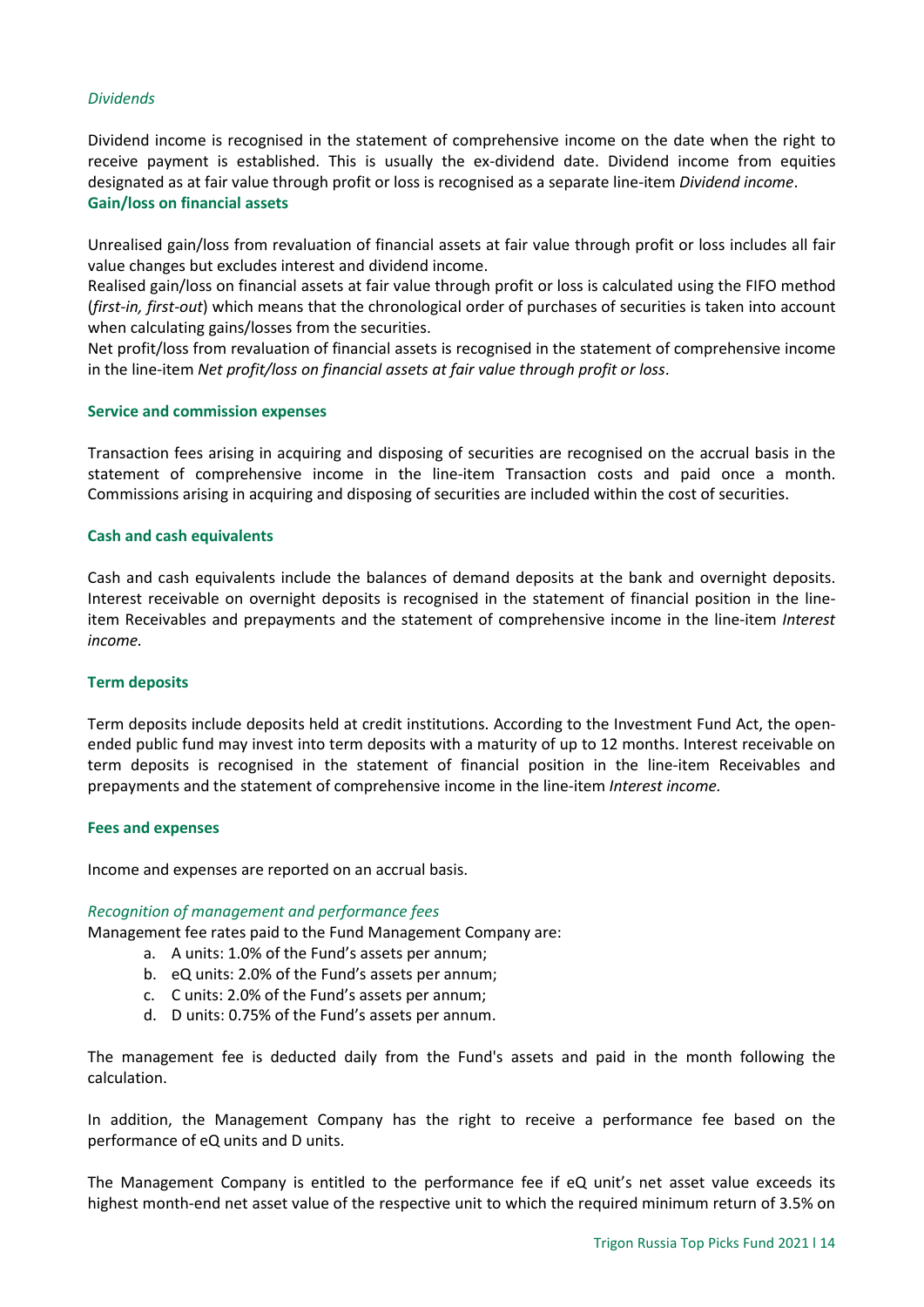annual basis has been added. The performance fee rate is no more than 15% of the net asset value increase over the highest month-end net asset value of the respective unit to which the required minimum return of 3.5% on annual basis has been added. The performance fee is revalued daily on a 365-year basis and is paid out at the end of each month during the following month. The Management Board of the Management Company may decide to use a lower rate of management and performance fees.

Furthermore, the Management Company has the right to receive a performance fee based on the performance of a D unit. The performance fee is not more than 20% of the D Unit performance that exceeds the performance of the benchmark index MSCI Russia Daily Net TR EUR – i.e., 20% of the Alpha generated YTD. For calculating the performance fee, a High-Water Mark ('HWM') principle is applied. The HWM principle in the Fund rules context means that after the performance fee has been paid out for the first time during a calendar year, additional performance fee accruals during that year will be made only if additional Alpha is generated since the last month-end when the performance fee was paid out. In that case, the performance fee is charged from the additional Alpha. The performance fee is reassessed daily and paid out at the end of each month during the following month if the D share performance during the month was positive.

The Management Board of the Management Company may decide to use a lower rate of management and performance fees.

# *Recognition of depositary and other fees*

The maximum annual rate of the depositary fee is 0.03-0.35% of the Fund's assets per annum, but not less than 9 000 euros per year. The above-mentioned depositary fee rates do not include VAT. The depositary fee is calculated daily from the Fund's assets and is paid in the month following the calculation. Depositary fee in the statement of comprehensive income also includes administration (Fund accounting and net asset value calculation), registry and sub-custodian fees that are paid to the depository bank in the month/quarter following the calculation.

The Fund shall also pay other expenses related to the Fund's management, safekeeping of the Fund's assets and transaction costs, such as fees to intermediaries, interest expenses, payment and service fees, Fund's auditing expenses payable to the service providers.

# Fund units

The Fund has four classes of units (hereinafter: "A", "eQ", "C", "D"). Different terms apply to the units depending on their class, such as subscription and redemption fees (see below).

At the request of the unitholder, the Management Company shall redeem the units and the unitholders have the right to redeem units and receive a monetary payment daily following the Fund Rules. Consequently, the issued Fund units are classified as financial liability. Units are recognised in the statement of financial position at redemption value, i.e., the amount that should be paid for at the balance sheet date if the unitholder uses his right to redeem the units. The net asset value of the unit is determined by dividing that class' total net asset value by that class' number of units issued and not redeemed as at the point of valuation. For subscription or redemption, the net asset value of the units is based on the Fund's net asset value which is derived by measuring the Fund's investments fair value using the closing price before the transaction date.

The issue of units is arranged by the Management Company according to the rules set out in legislation. The issuing of units is not restricted by time or volume.

C unit was launched on April 15, 2009, and D unit on August 31, 2011.

A unit may be issued only upon a monetary payment into the assets of the Fund corresponding to the number of respective units to be issued and at the unit's net asset value. When issuing a fraction of unit an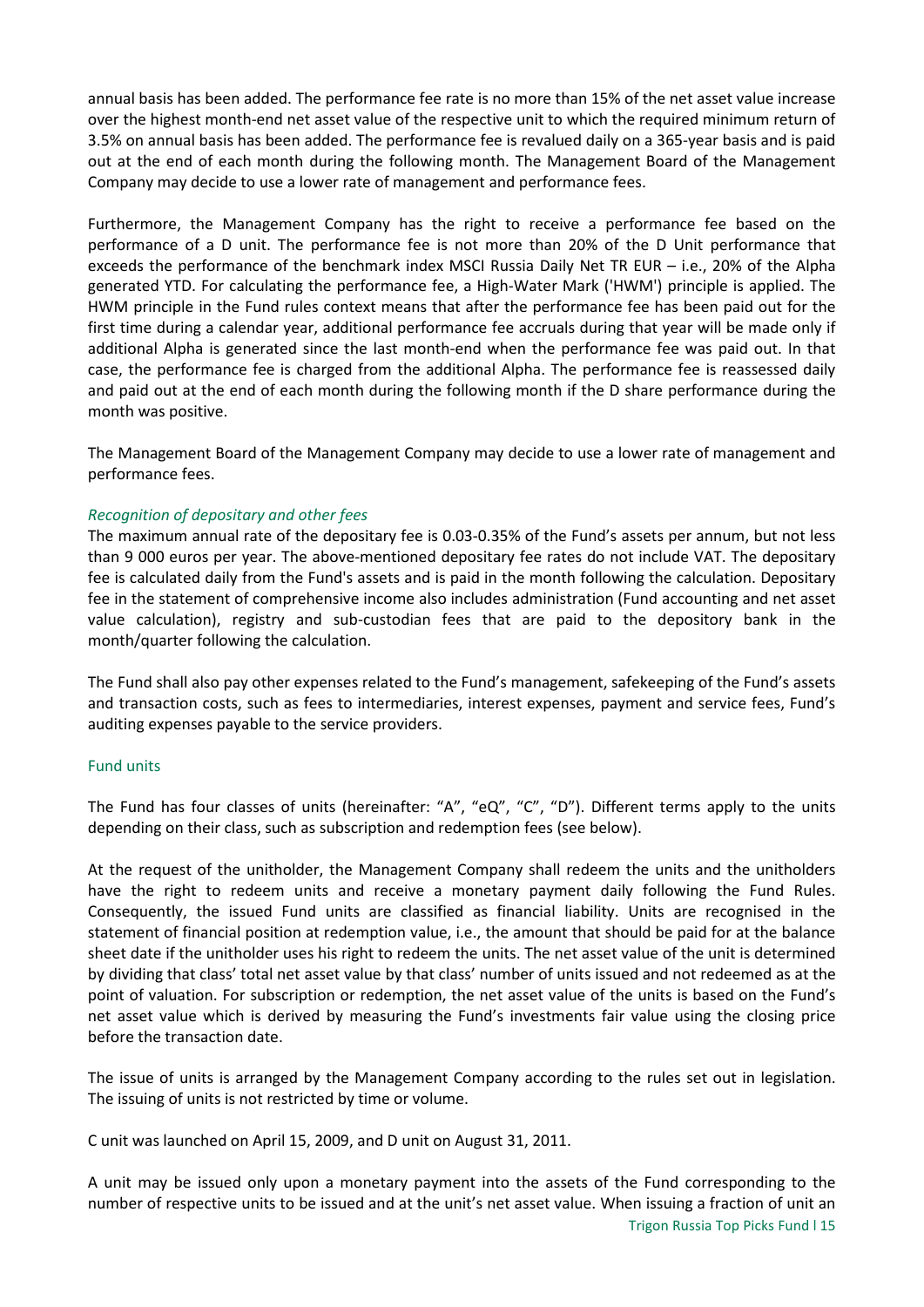amount corresponding to the fraction of the respective unit's net asset value must be paid into the assets of the Fund.

The unit's issue price is the net asset value of the unit of the respective class calculated on the following banking day from the banking day the purchase order was received. The issue price may also include an issue fee or intermediary's service fee.

The issue fee of a unit is:

- a) for A units there is no issue fee;
- b) for eQ units there is no issue fee. A unitholder shall bear the fee payable to the intermediary which is 1.0% of the subscription amount;
- c) for C units there is no issue fee;
- d) for D units there is no issue fee.

The Management Company has the right to charge a lower issue fee on a mutual agreement. A unit is deemed to be issued at the time of making the respective entry in the registry of units.

The unit's redemption price is the net asset value of the unit of the respective class calculated on the following banking day from the banking day the sale order was received. The redemption price may also include a redemption fee or intermediary's transaction cost.

The redemption fee of a unit is:

- a) for A units there is no redemption fee;
- b) for eQ units there is no redemption fee. The unitholder shall bear the intermediary's transaction cost of 20 euro per transaction;
- c) for C units there is no redemption fee;
- d) for D units there is no redemption fee.

The Fund Management Company has the right to charge a lower redemption fee on a mutual agreement. Upon redemption of a unit, a monetary payment shall be made from the assets of the Fund to the current account linked to the Unit holder's securities account. Payments shall be made in the order that the redemption requests were submitted. The payment may be postponed following the law and Fund Rules. The unit shall be considered as redeemed from the time of making a respective entry in the registry of units.

#### **Implementation of new and amended standards and interpretations**

Certain new International Financial Reporting Standards, also amendments and interpretations to existing standards have been published by the time of compiling these consolidated financial statements which become mandatory for the Fund's accounting periods beginning on January 1, 2021, and which the Fund did not adopt early.

New or amended standards or interpretations that became effective for the reporting period beginning on January 1, 2021, are not expected to have a significant impact on the Fund.

#### **New standards, interpretations and their amendments**

New or amended standards and interpretations have been issued and will become mandatory for the Fund from January 1, 2022 or later and which the Fund has not applied early.

**Amendments to IAS 1 and IFRS Practise Statement 2: "Disclosure of accounting policies"** (effective for annual periods beginning on or after January 1, 2023; not yet adopted by the EU). IAS 1 was amended to require companies to disclose their material accounting policy information rather than their significant accounting policies. The amendment provided the definition of material accounting policy information. The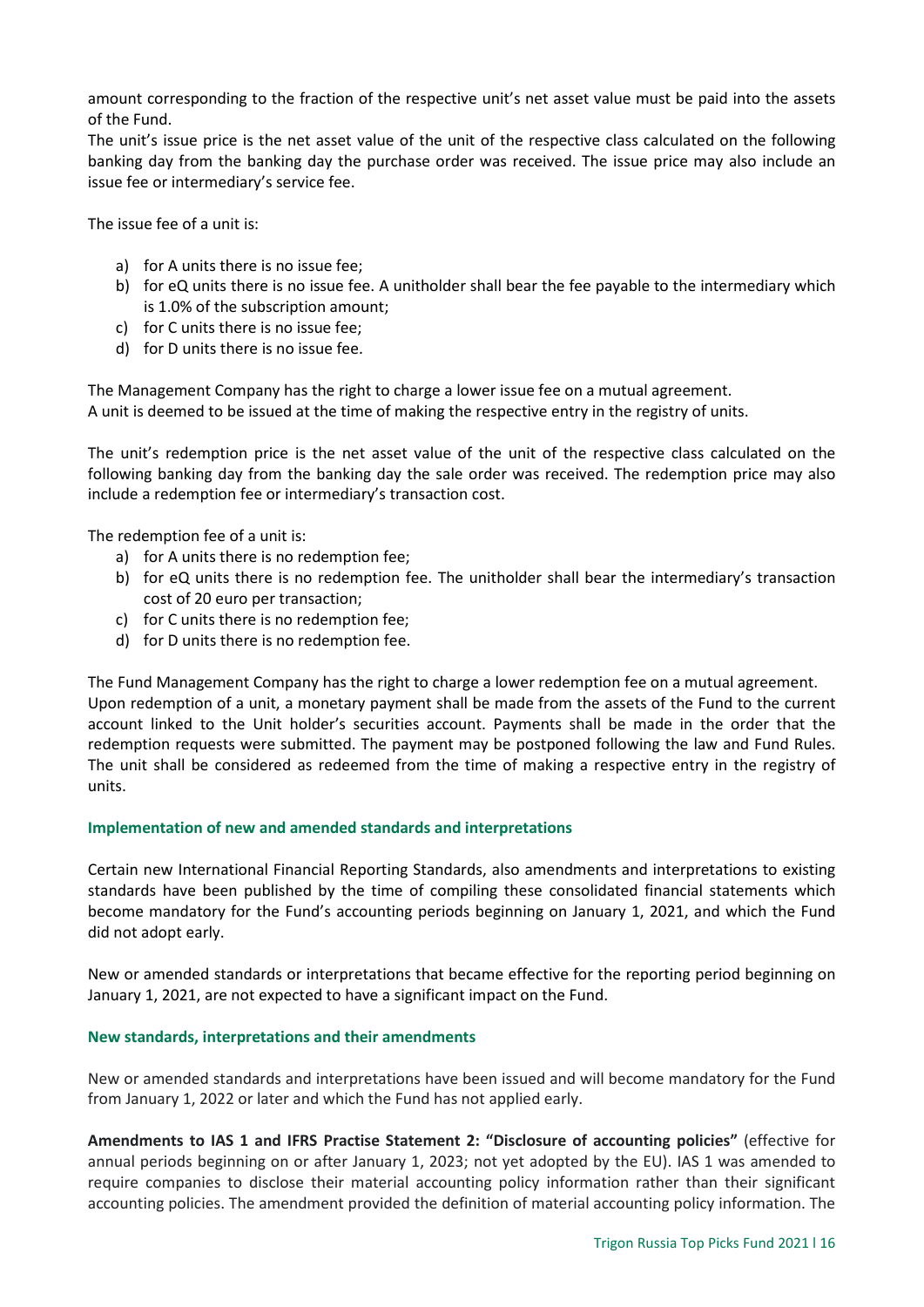amendment also clarified that accounting policy information is expected to be material if, without it, the users of the financial statements would be unable to understand other material information in the financial statements. The amendment provided illustrative examples of accounting policy information that is likely to be considered material to the entity's financial statements. Further, the amendment to IAS 1 clarified that immaterial accounting policy information need not be disclosed. However, if it is disclosed, it should not obscure material accounting policy information. To support this amendment, IFRS Practice Statement 2, 'Making Materiality Judgements' was also amended to provide guidance on how to apply the concept of materiality to accounting policy disclosures. The Management Company assesses the potential impact on the Fund's financial statements.

**Amendments to IAS 8: "Definition of Accounting Estimates"** (effective for annual periods beginning on or after January 1, 2023; not yet adopted by the EU). The amendment to IAS 8 clarifies how entities should distinguish changes in accounting policies from changes in accounting estimates. The Management Company assesses the potential impact on the Fund's financial statements.

# <span id="page-16-0"></span>**NOTE 4. Risk management**

The Fund invests its assets according to the Fund's investment objectives in various securities, derivatives, deposits.

Various risks arise from investing in funds that may affect the return of the investment. Past returns of Funds are not indicative of future returns of the Funds. The net asset value of the unit may fluctuate as a result of the Funds' investment policy. Funds may generate both profits and losses. Investors should consider that there is no guarantee for a positive return on their investments into the Fund. The shorter the duration of the investment, the more probable a loss is.

The Fund Manager invests Fund assets in accordance with the Fund's investment objectives, in consideration of the restrictions imposed by the Investment Funds Act and Fund Rules. Adherence to investment limits is monitored daily, in case the investment restrictions are exceeded, the fund manager shall take measures to liquidate them.

As a result of the fund's investment policy, the Fund is subject to the following risks:

- market risk
- credit risk
- liquidity and capital risk

Market disruptions associated with the COVID-19 pandemic have had a global impact, and uncertainty exists as to the long-term implications. Such disruptions can adversely affect the assets of the Fund and thus the Fund's performance.

Other key risks and their descriptions are provided in the Fund's prospectus.

# Market risk

Market risk is a possibility that the volatility of market prices of securities or other assets (share prices, foreign currency rates, interest rates) may decrease the value of the Fund's assets. The higher the volatility of prices, the higher the risk of potential loss from the investment is. At the same time, the more volatile the investment is the higher the profit may be.

To mitigate market risk, investments are diversified between various issuers, fields of activities, countries and regions and derivatives may be used.

The events of the securities markets are monitored daily. In the event of changes in market conditions, changes may be made to investments, such as reducing or increasing the weight of equities in the total investment portfolio of the Fund.

The Fund's investments as at the reporting date are provided in the statement of the investments.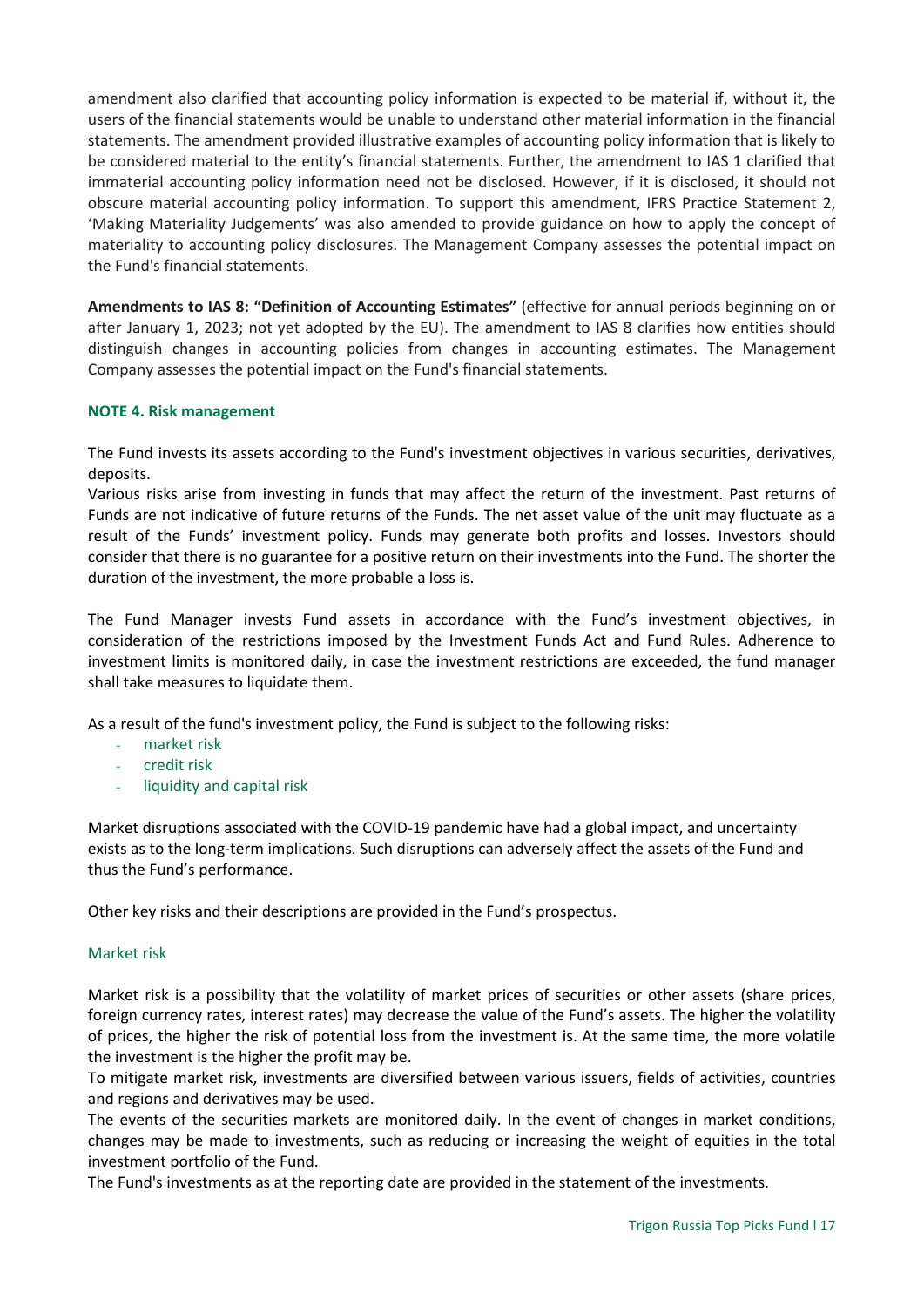# *Currency risk*

Fund's functional currency is the euro. In addition to the investments and assets denominated in euro, the Fund has exposures also in other currencies. As a result, the Fund is exposed to the risk that the weakening of other currencies against the Fund's functional currency may unfavourably affect the Fund's net assets. To mitigate currency risk, the Fund may use derivative instruments. This is done mainly through OTC (over the counter) swaps and forwards. OTC derivatives expose the Fund to the risk that the counterparty of that trade may default on their obligations to the Fund. To mitigate that risk the Fund is using reliable counterparties.

As of 31.12.2020 and 31.12.2021, the Fund did not have exposures to the derivative instruments.

If foreign currencies' value compared to euro would fluctuate +/- 10%, then at the balance sheet date the effect of the open currency position on the profit/loss of the Fund would be +/- 148 thousand (2020: 99 thousand) euros.

The next table provides an overview of the assets and liabilities of the Fund at the reporting date based on currencies:

| In euros as at 31.12.2021                             | <b>USD</b>  | <b>GBP</b> | <b>RUB</b>   | <b>EUR</b>   | <b>TOTAL</b> |
|-------------------------------------------------------|-------------|------------|--------------|--------------|--------------|
| <b>ASSETS</b>                                         |             |            |              |              |              |
| Financial assets at fair value through profit or loss | 1,339,527   | 113,579    | 0            | 0            | 1,453,106    |
| Cash and cash equivalents                             | 12,874      | 0          | 0            | 25,240       | 38,114       |
| Receivable and prepayments                            | 3,697       | 0          | 8,557        | 0            | 12,254       |
| <b>Total assets</b>                                   | 1,356,098   | 113,579    | 8,557        | 25,240       | 1,503,474    |
| <b>LIABILITIES</b>                                    |             |            |              |              |              |
| Other financial liabilities                           | 0           | 0          | 0            | 4,416        | 4,416        |
| Fund's net asset value (NAV)                          | 0           | 0          | 0            | 1,499,058    | 1,499,058    |
| <b>Total liabilities</b>                              | $\mathbf 0$ | 0          | $\mathbf 0$  | 1,503,474    | 1,503,474    |
| Open currency position                                | 1,425,619   | 44,058     | 8,557        | $-1,478,234$ |              |
|                                                       |             |            |              |              |              |
|                                                       |             |            |              |              |              |
|                                                       |             |            |              |              | <b>KOKKU</b> |
| In euros as at 31.12.2020                             | <b>USD</b>  | <b>GBP</b> | <b>RUB</b>   | <b>EUR</b>   |              |
| <b>ASSETS</b>                                         |             |            |              |              |              |
| Financial assets at fair value through profit or loss | 910,923     | 44,058     | 0            | 0            | 954,981      |
| Cash and cash equivalents                             | 32,764      | 0          | 1,101        | 16,368       | 50,233       |
| Receivable and prepayments                            | 977         | 0          | 558          | 0            | 1,535        |
| <b>Total assets</b>                                   | 944,664     | 44,058     | 1,659        | 16,368       | 1,006,749    |
| <b>LIABILITIES</b>                                    |             |            |              |              |              |
| Other financial liabilities                           | 0           | 0          | 0            | 12,143       | 12,143       |
| Fund's net asset value (NAV)                          | $\mathbf 0$ | 0          | 0            | 994,606      | 994,606      |
| <b>Total liabilities</b>                              | $\mathbf 0$ | 0          | $\mathbf{0}$ | 1,006,749    | 1,006,749    |

# *Equity price risk*

Equity price risk is the risk that the fair value of financial instruments fluctuates due to changes in the market prices (except for those changes related to the interest rates and foreign currency rate risks).

Fluctuations of market prices may be associated with the particular issuer or the overall equity market conditions which often affects all shares traded on the stock markets.

The Fund's investments at 31.12.2021 and 31.12.2020 mainly consist of equity investments and are most sensitive to fluctuations of the stock market. If Fund's equity investments would drop/rise +/-10% at the end of the accounting period, the effect on the Fund's results would be following: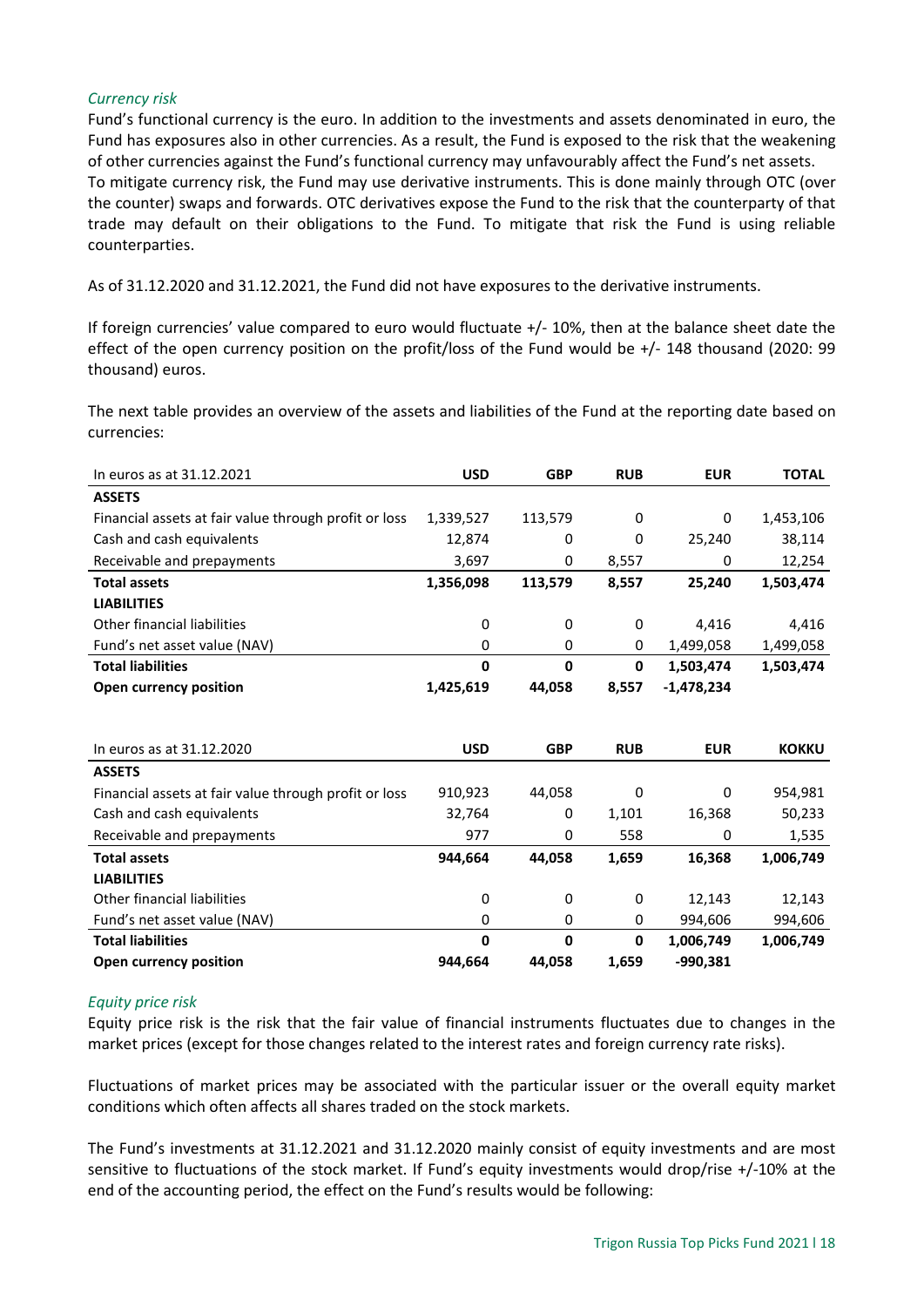| In euros          | 31.12.2021    | 31.12.2020   |
|-------------------|---------------|--------------|
| Change +/-10%     |               |              |
| Equity securities | $+/- 145.311$ | $+/- 95.498$ |

The Fund's investments are monitored for their concentration in industries and geographic regions. If the concentration in a specific industry, country or region is high then in case of deterioration of the situation of the respective industry, country or region the risk to the Fund's investments may increase. To minimize that risk the Fund's investments are diversified between various industries and countries.

# *Risk concentration*

At the reporting date the Fund's investments were diversified between the following industries:

| Industry                           | 31.12.2021 | 31.12.2020 |
|------------------------------------|------------|------------|
| Raw materials                      | 23.46%     | 28.08%     |
| Energy                             | 22.68%     | 21.46%     |
| Finance                            | 13.98%     | 3.39%      |
| Consumer discretionary and staples | 11.81%     | 9.41%      |
| Industrial                         | 7.97%      | 6.38%      |
| <b>Health Care</b>                 | 7.48%      | 7.88%      |
| Utilities                          | 3.93%      | 4.62%      |
| Holding                            | 3.21%      | 4.67%      |
| Real estate                        | 2.13%      | 4.30%      |
| Telecommunication                  | 0.00%      | 4.67%      |
| Cash                               | 3.35%      | 5.14%      |

The table below sets out the distribution of the Fund investments based on listing on regulated markets:

| In euros                               | Note      | 31.12.2021 | 31.12.2020 |
|----------------------------------------|-----------|------------|------------|
| Securities listed on regulated markets |           |            |            |
| Equity securities                      | Note 5, 6 | 1.453.106  | 954.981    |
| <b>Total investments</b>               |           | 1,453,106  | 954,981    |

The Management Company is monitoring investment restrictions set by Investment Funds Act, Fund Rules and also internally set limits on a daily basis. The Fund had no investment limits breaches as of the reporting date.

# *Interest rate risk*

Interest rate risk is based on the possibility that interest rate, yield curve or interest rate volatility will change unfavourably.

Since as of 31.12.2021 or 31.12.2020, the Fund does not have any substantial interest carrying assets or liabilities, funds exposure to interest rate risk is marginal.

# Credit risk

Credit risk may arise from the nature and success of the issuer's business that may significantly affect the prices of the issuer's securities and create a situation when the issuer fails to fulfil the obligations taken at issuance of the securities (perform redemption and interest payments).

Realization of credit risk is more probable with debt securities and term deposits.

To mitigate credit risk, the Management Company analyses and monitors the strength and reliability of issuers' businesses and diversifies investments in different issuers.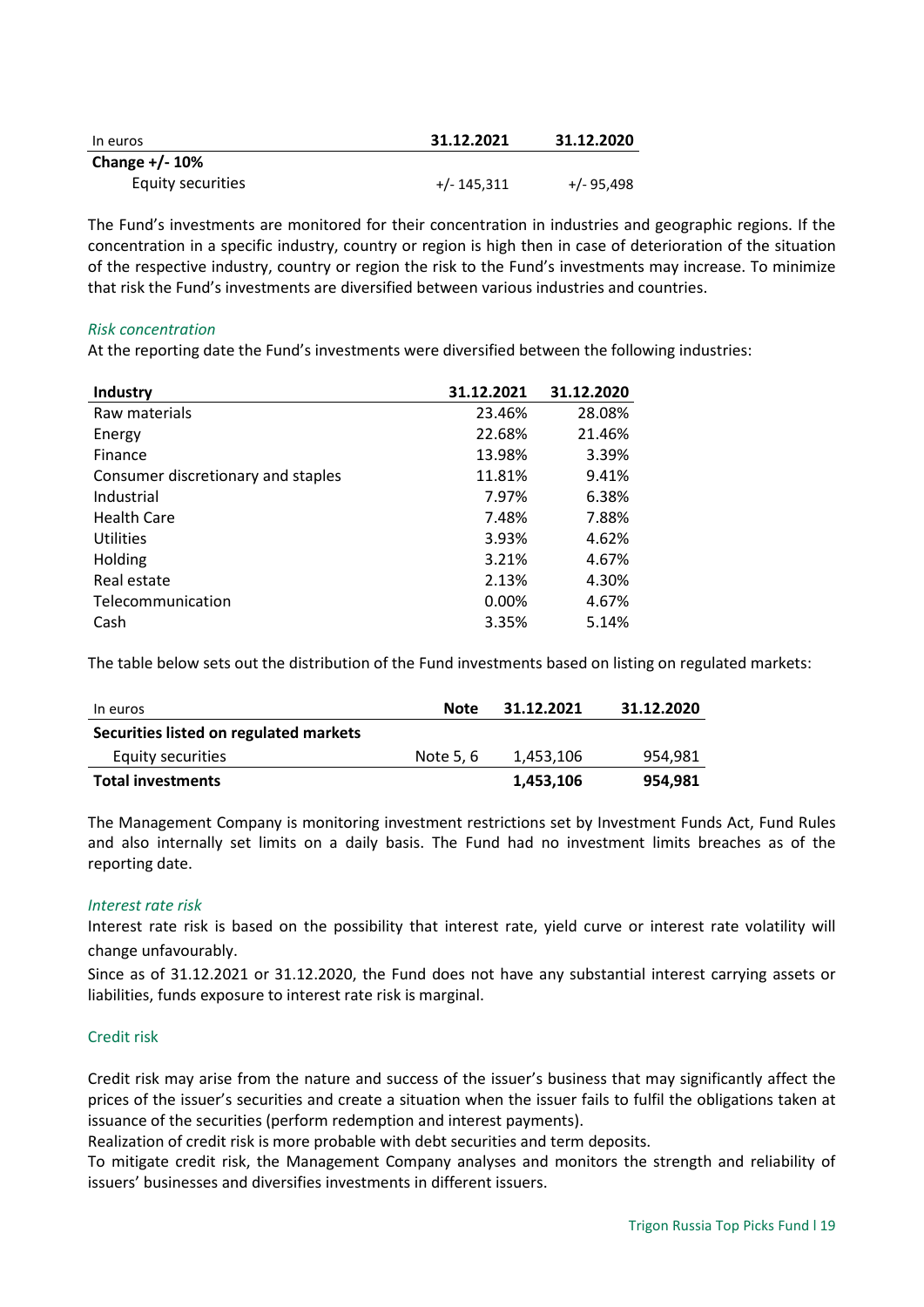Credit risk related to balances due from brokers (pending security transactions) is considered to be low because to minimize that risk the Fund prefers markets where DVP (i.e., delivery-versus-payment) principles are adhered to and use reliable and known counterparties for trading.

The Fund's cash and cash equivalents are held with Fund's depositary bank AS Swedbank, whose parent bank is rated as Aa3 (Moody's).

Management has assessed the ECL from credit institutions' exposures and due to the strong ratings of corresponding parties, their financial position and also due to the positive economic outlook, the Fund's credit institutions' exposures do not need to be significantly impaired as at the balance sheet date.

Receivables and prepayments include dividend receivables and securities transactions pending on the value date that have been collected by the time of compiling the financial statements. The Management estimates that the expected credit loss for these receivables is immaterial.

# Liquidity and capital risk

Liquidity risk is the risk that due to the low liquidity of markets the Fund is unable to purchase or sell securities at a fair value and as a result of that, the Fund cannot observe its investment policy and objectives. This may lead to the situation where the Fund will encounter difficulties in fulfilling payments for redemptions on time, especially when many large redemption orders have accumulated at the same time.

Liquidity risk may also arise as a result of the increase of market risk and credit risk during a difficult market situation, for example during a recession.

Large redemption orders during the times when market liquidity is low may have a negative impact on the remaining investors in the Fund. On the demand of large redemption orders, the Fund follows the laws and Fund Rules protecting the interests of the remaining unitholders.

The Management Company may suspend redeeming units under the conditions and according to the procedures provided for in the Investment Funds Act, incl. suspending the redemption of units for up to three months if the cash balances in the accounts of the Fund is insufficient for the payment of the redemption price for the units, if the regular management of the Fund may be harmed by the payment of the price, if the securities or other assets of the Fund cannot be promptly sold or if the interests of other unit-holders would be materially harmed thereby.

Daily, the Fund manager monitors the Fund's necessary liquidity to meet its liabilities, including estimated payments for purchases of securities and redemptions of units. If necessary, the Fund manager takes measures to settle the Fund's liabilities, for instance, uses overdraft or sells liquid assets.

To mitigate liquidity risk, the Fund diversifies investments between issuers and part of the Fund's assets is invested in securities with high liquidity.

The majority of the Fund's investments are publicly traded and liquid, they can be quickly realized and therefore the Fund's overall liquidity risk is not high.

The liquidity table below presents the potential realisation period of the Fund's assets (assuming that the Fund can take up to 50% of daily traded volume):

| In euros as at 31.12.2021   | 1-3 banking days | 4-5 banking days | more than 5 banking days |
|-----------------------------|------------------|------------------|--------------------------|
| Equities                    | 1,453,106        |                  | 0                        |
| Cash and cash equivalents   | 38.114           |                  | $\Omega$                 |
| Receivables and prepayments | 2.026            |                  | 10,228                   |
| <b>Total</b>                | 1,493,246        |                  | 10,228                   |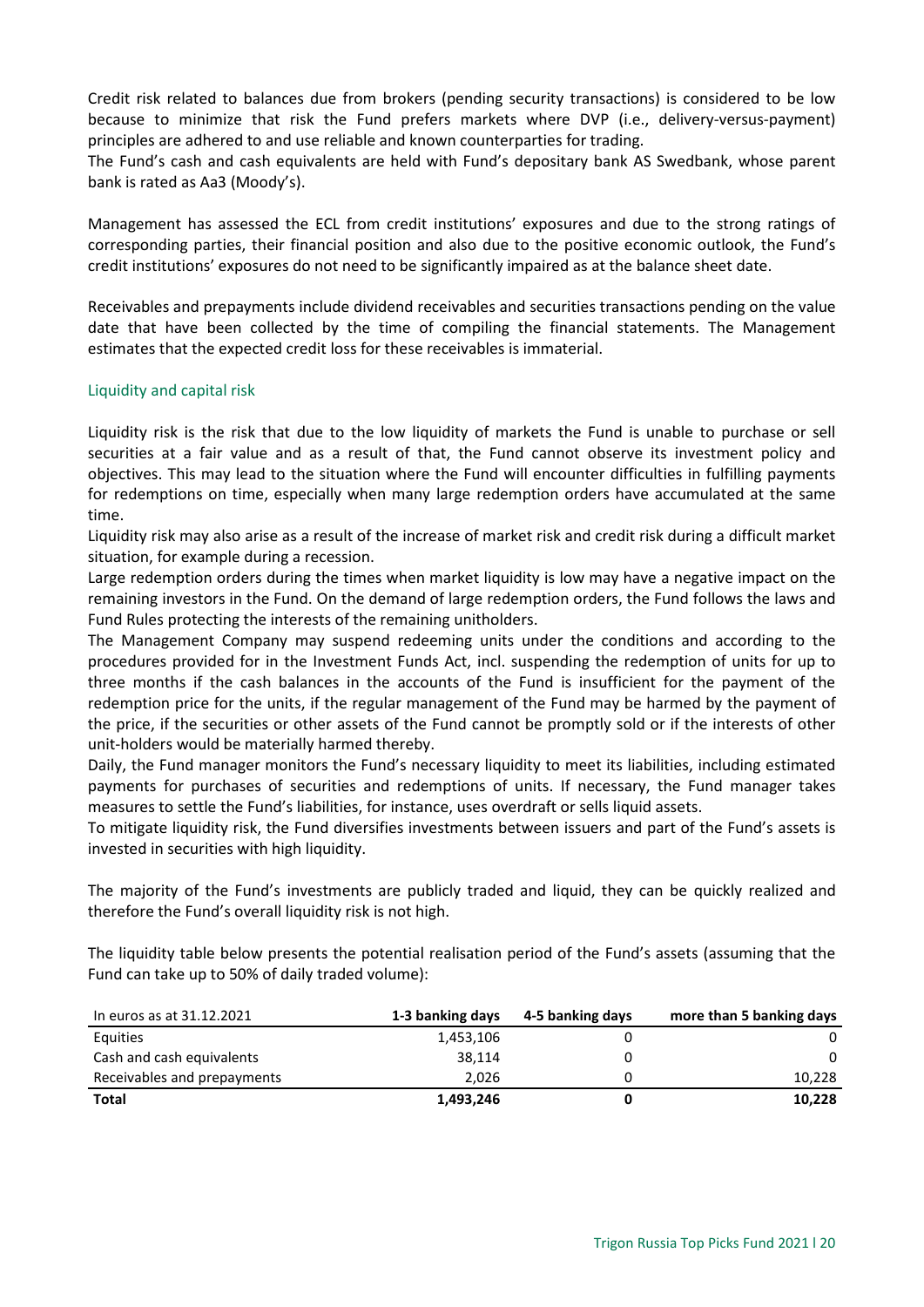| In euros as at 31.12.2020   | 1-3 banking days | 4-5 banking days | more than 5 banking days |
|-----------------------------|------------------|------------------|--------------------------|
| Equities                    | 954.981          |                  | 0                        |
| Cash and cash equivalents   | 50.233           |                  | $\Omega$                 |
| Receivables and prepayments |                  | 977              | 558                      |
| <b>Total</b>                | 1,005,214        | 977              | 558                      |

As of 31.12.2021, there were no assets in the Fund for which the total realisation of the position will take more than 5 banking days (assuming that the Fund can take up to 50% of daily traded volume).

Considering alternative transaction methods, including block transactions, there are no illiquid equities in the Fund which realization period exceeds 14 days.

The following table gives an overview of the timely fulfilment of the obligations of the Fund (considering that 5% of the net value of the assets belonging to the unitholders is redeemable after 5 days during one month and 95% - during 1-3 months):

| In euros as at 31.12.2021                                        | Less than 5 banking | 5 banking days to 1 |            |              |
|------------------------------------------------------------------|---------------------|---------------------|------------|--------------|
|                                                                  | days                | month               | 1-3 months | <b>TOTAL</b> |
| Payables to Management Company                                   | 1,965               |                     | O          | 1,965        |
| Other liabilities                                                |                     | 0                   | 2.451      | 2,451        |
| Fund's net assets attributable to<br>holders of redeemable units | 0                   | 74.953              | 1.424.105  | 1,499,058    |
| <b>Total</b>                                                     | 1,965               | 74.953              | 1,426,556  | 1,503,474    |

| In euros as at 31.12.2020                                        | Less than 5 banking<br>days | 5 banking days to 1<br>month | 1-3 months | <b>TOTAL</b> |
|------------------------------------------------------------------|-----------------------------|------------------------------|------------|--------------|
| Payables to Management Company                                   | 2,625                       | 0                            | 0          | 2,625        |
| Payables to depository bank                                      | 3,149                       | 0                            | 0          | 3,149        |
| Other liabilities                                                | 2.949                       | 0                            | 3.420      | 6,369        |
| Fund's net assets attributable to<br>holders of redeemable units | 0                           | 49.730                       | 944.876    | 994,606      |
| <b>Total</b>                                                     | 8,723                       | 49.730                       | 948.296    | 1,006,749    |

The Fund Manager monitors the Fund's liquidity daily and ensures that there are enough monetary assets to fulfil Fund's liabilities. As of 31.12.2020 and 31.12.2021 Fund's liquidity assets exceed Fund's short-term liabilities.

# <span id="page-20-0"></span>**NOTE 5. Valuation of financial instruments**

The Fund recognises financial assets at fair value through profit or loss. Financial investments are categorized into 3 levels depending on their revaluation:

- Level 1: Financial investments valued based on unadjusted quoted price from the stock market or other active markets.
- Level 2: Financial investments valued using valuation methods based on observable inputs. For example, this category includes investments measured using quoted prices in active markets for similar instruments or financial instruments that are valued at quoted price in active markets but have low liquidity.
- Level 3: Financial investments valued using valuation methods based on unobservable inputs.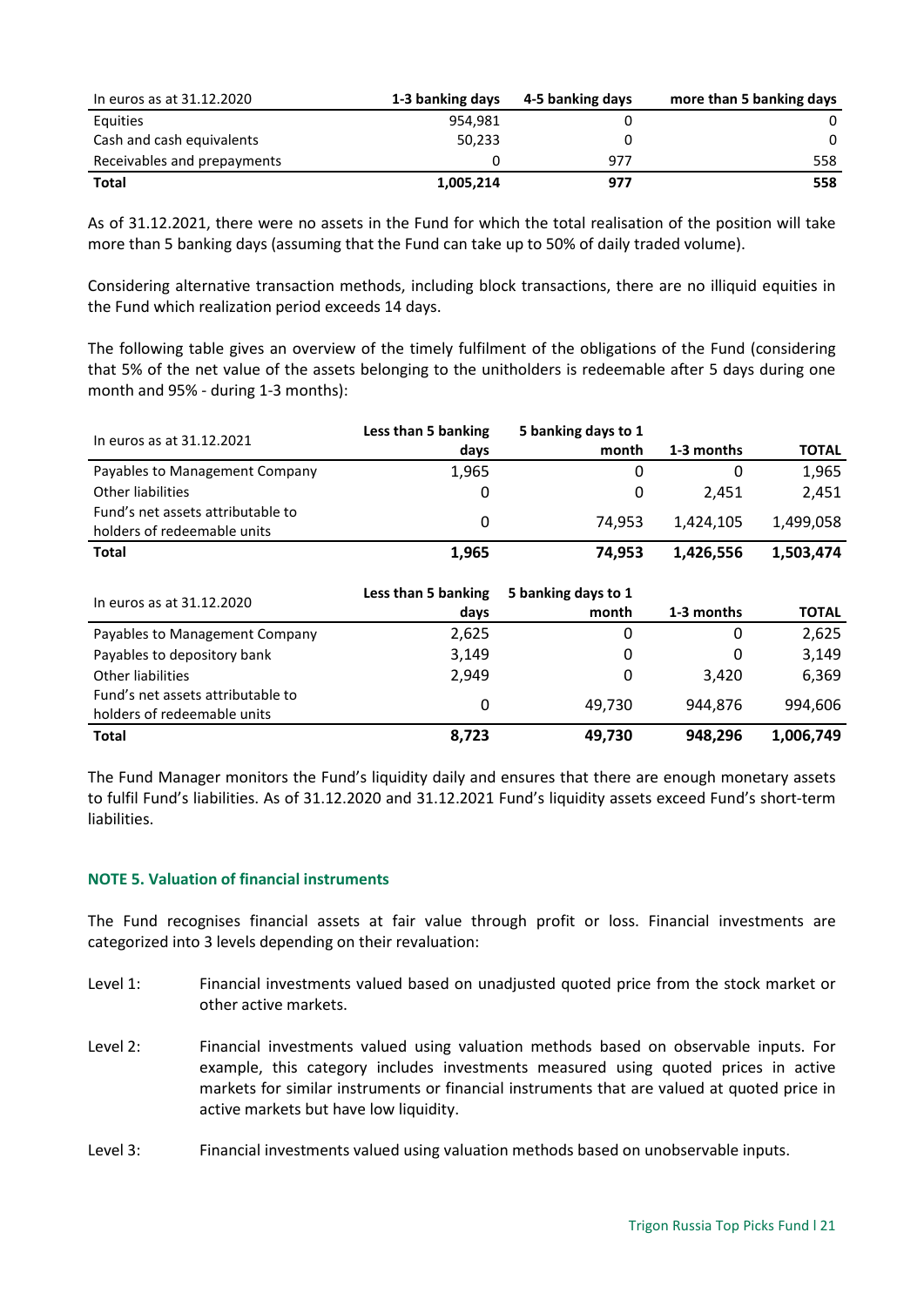The table below categorises financial instruments measured at fair value in 3 levels of fair value hierarchy:

In euros as at 31.12.2021

|                           | <b>Note</b> | Level 1   | Level 2 | Level 3 |
|---------------------------|-------------|-----------|---------|---------|
| Equity securities         | Note 4, 6   | 1,453,106 | 0       | 0       |
| <b>Total</b>              |             | 1,453,106 | 0       | 0       |
| In euros as at 31.12.2020 |             |           |         |         |
|                           | <b>Note</b> | Level 1   | Level 2 | Level 3 |
| Equity securities         | Note 4, 6   | 954,981   | 0       | O       |
| <b>Total</b>              |             | 954,981   | 0       |         |

The fair value of the assets recognized at amortized cost - cash and cash equivalents and receivables - at the balance sheet date does not differ from their amortised cost as these financial assets are very shortterm.

# <span id="page-21-0"></span>**NOTE 6. Financial assets at fair value through profit or loss**

In euros

|          | <b>Note</b> | 31.12.2021 | 31.12.2020 |
|----------|-------------|------------|------------|
| Equities | Note 4.5    | 1,453,106  | 954,981    |
| Total    |             | 1,453,106  | 954,981    |

# <span id="page-21-1"></span>**NOTE 7. Receivables and prepayments**

In euros

|                     |        | 31.12.2021 31.12.2020 |
|---------------------|--------|-----------------------|
| Dividend receivable | 12.254 | 1.535                 |
| Total               | 12.254 | 1.535                 |

#### <span id="page-21-2"></span>**NOTE 8. Other financial liabilities**

| In euros                        | <b>Note</b> | 31.12.2021 | 31.12.2020 |
|---------------------------------|-------------|------------|------------|
| Payables to Management Company  | Note 11     | 1.965      | 2.625      |
| Payables to the depositary bank |             |            | 3.149      |
| Other liabilities               |             | 2.451      | 6,369      |
| <b>Total</b>                    |             | 4.416      | 12.143     |

# <span id="page-21-3"></span>**NOTE 9. Net profit/loss on financial assets at fair value through profit or loss** In euros

|                      | 01.01-31.12.2021 | 01.01-31.12.2020 |
|----------------------|------------------|------------------|
| Equities and units   |                  |                  |
| Realised gain        | 220,377          | 14.330           |
| Unrealised gain/loss | 60.950           | $-140.129$       |
| Total                | 281,327          | -125,799         |

In 2021, the Fund earned dividend income in the amount of 83,489 (2020: 232,624) euros.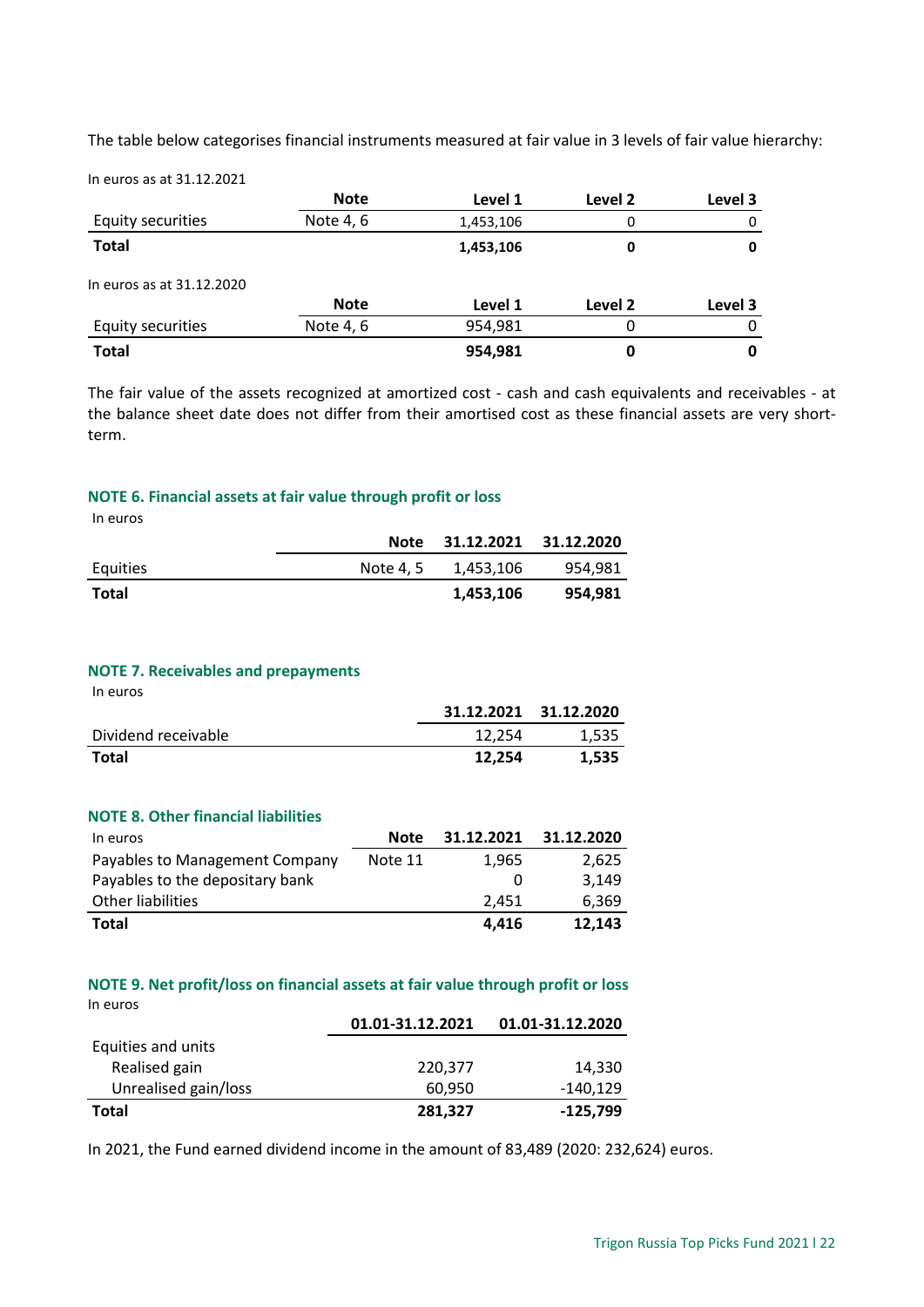#### <span id="page-22-0"></span>**NOTE 10. Comparative analysis of the net asset value**

| In euros |
|----------|
|----------|

|            |                               |         | Net asset value of Fund unit        |         |         |
|------------|-------------------------------|---------|-------------------------------------|---------|---------|
| Year       | <b>Fund's net asset value</b> | A unit  | eQ unit (eQ Russian Top Picks unit) | C unit  | D unit  |
| 15.02.2006 |                               | 6.3912  | 9.9993                              |         |         |
| 31.12.2006 | 5,845,026                     | 7.3149  | 11.4520                             |         |         |
| 31.12.2007 | 25,919,012                    | 8.9466  | 13.9723                             |         |         |
| 31.12.2008 | 1,214,165                     | 3.2537  | 5.0782                              |         |         |
| 31.12.2009 | 1,875,454                     | 5.3113  | 8.2893                              | 15.6999 |         |
| 31.12.2010 | 3,667,792                     | 9.0302  | 14.0780                             | 24.7783 |         |
| 31.12.2011 | 6,534,039                     | 6.9187  | 10.7867                             | 18.9016 | 9.1686  |
| 31.12.2012 | 9,796,134                     | 7.5982  | 11.8460                             | 20.7575 | 10.0577 |
| 31.12.2013 | 7,822,598                     | 6.9308  | 10.8047                             | 18.9327 | 9.1736  |
| 31.12.2014 | 1,540,156                     | 3.6515  | 5.6924                              | 9.9750  | 4.8327  |
| 31.12.2015 | 4,798,052                     | 5.1752  | 8.0674                              | 14.1364 | 6.6921  |
| 31.12.2016 | 25,196,133                    | 9.1022  | 14.1897                             | 24.8625 | 11.5227 |
| 31.12.2017 | 14,509,200                    | 8.8090  | 13.7329                             | 24.0644 | 10.9971 |
| 31.12.2018 | 6,746,050                     | 7.7514  | 12.0062                             | 21.0384 | 9.7270  |
| 31.12.2019 | 4,257,394                     | 11.1331 | 16.8258                             | 29.9128 | 14.0080 |
| 31.12.2020 | 994,606                       | 11.4396 | 16.9670                             | 30.4296 | 13.8434 |
| 31.12.2021 | 1,499,058                     | 15.1717 | 21.3873                             | 39.9489 | 18.2482 |

#### <span id="page-22-1"></span>**NOTE 11. Related parties**

For the purposes of these financial statements, related parties are considered to be AS Trigon Asset Management (Fund Management Company), AS Trigon Capital (the majority shareholder of the Fund Management Company), OÜ Fero Invest (shareholder with significant influence), companies belonging to the same consolidation group as the Fund Management Company, other funds managed by AS Trigon Asset Management, Fund Management Company's beneficial owners and members of the Management Board.

Trigon Russia Top Picks Fund paid to the Fund Management Company management fees during the period 01.01-31.12.2021 in the total amount of 20,332 (2020: 60,723) euros and performance fees in the total amount of 4,201 (01.01-31.12.2020: 2,918) euros. As of 31.12.2021, the amount owed to Fund Management Company was 1,965 (31.12.2020: 2,625) euros (see note 8). No transactions with other funds managed by AS Trigon Asset Management were made in 2021 and 2020.

# <span id="page-22-2"></span>**NOTE 12. Fund Management Company's remuneration principles**

The members of the Management Board and employees of Trigon Asset Management receive a fixed remuneration monthly. In addition, employees responsible for the Fund distribution can also receive variable remuneration. Fixed remuneration is the main part of the employees' remuneration which is based on the fixed salary agreement. Fixed remuneration is set on an individual basis with consideration to the role of the individual, including responsibility and position profile, achievements, qualification and expertise and market standards in respect of the relevant positions. Variable remuneration depends on the performance of the individual and the overall results of the company. Variable remuneration is paid in bonuses. Such bonuses are paid in accordance with the company results, evaluated each time and not defined as a fixed amount. When deciding on remuneration practices for employees the Fund Management Company follows a principle of a proper balance. The Fund Management Company has not applied any termination benefits or non-monetary compensations.

The average number of employees (including Management Board members) in Trigon Asset Management in the reporting year was 10 (2020: 11). The total amount of fixed salary (incl. taxes) paid to employees was 507,932 (2020: 597,325) euros. The total amount of fixed salary (incl. taxes) paid to the members of the Management Board during the reporting period was 140,703 (2020: 118,641) euros. Members of the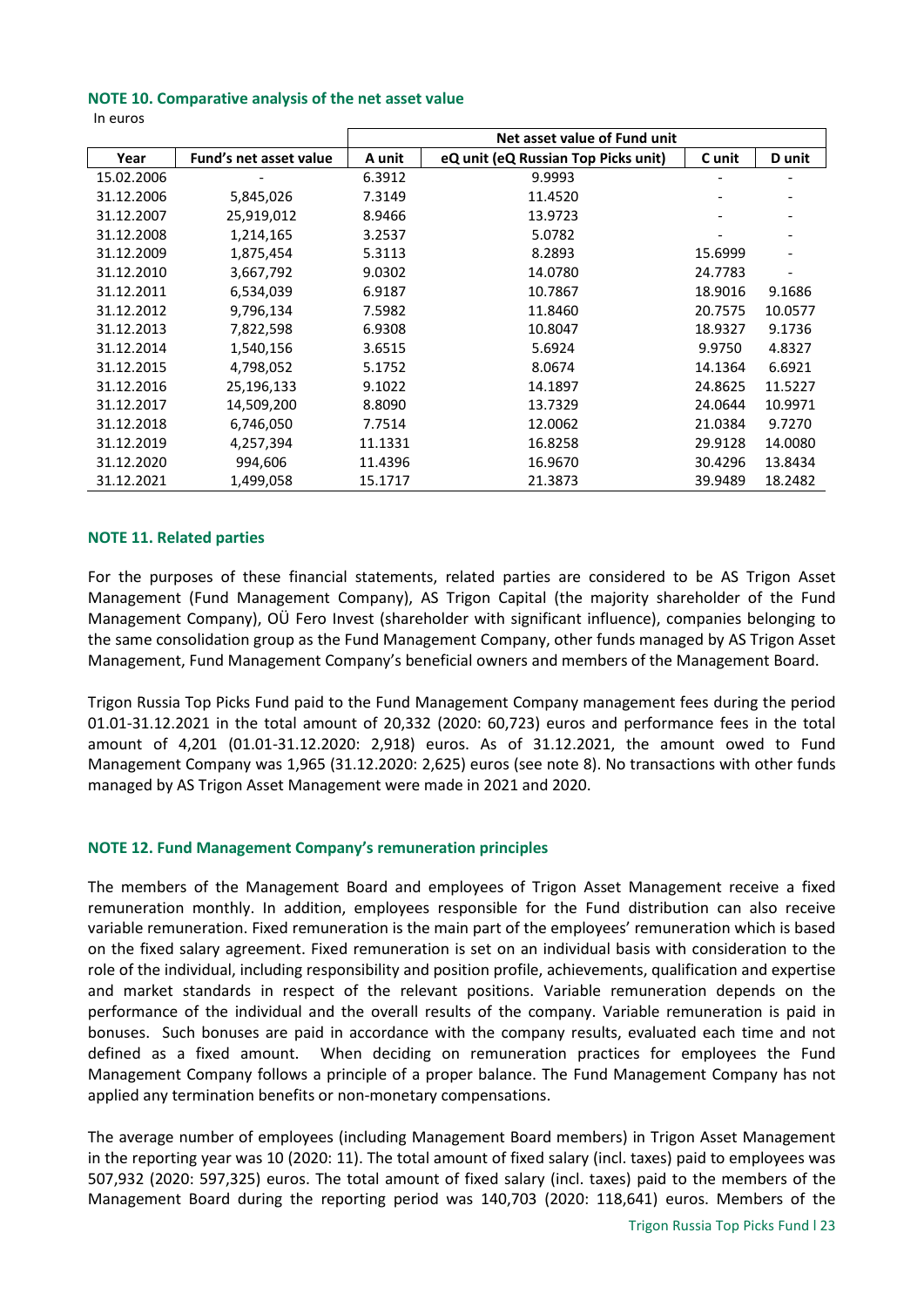Supervisory Board did not receive any remuneration for participating in the work of the board. Bonuses (incl. taxes) paid to the employees directly involved in the Fund distribution process during the reporting period were 10,000 (2020: 48,591) euros.

# <span id="page-23-0"></span>**NOTE 13. Events Occurring After the Balance Sheet Date**

In connection with the war started by Russia against Ukraine on February 24, 2022 and the subsequent sanctions imposed on Russia, the prices of Russian assets fell significantly in the first days of the war. On February 25, we decided to suspend the execution of sales orders due to the lack of certainty regarding the possibility of concluding transactions in the following days and also regarding the receipt of money. Trading on the Moscow Stock Exchange was suspended on February 28, and on the same day we also stopped settling purchase orders for fund units. On March 24, trading on the Moscow Stock Exchange was resumed, but only for Russian citizens and institutions.

The latest information on unit values was published on February 25, 2022, and the table below illustrates the value of each unit as of that date and as of December 31, 2021:

|         | Unit's net asset value | Unit's net asset value | Change (%) |
|---------|------------------------|------------------------|------------|
|         | 31.12.2021             | 25.02.2022             |            |
| A unit  | 15.1717                | 8.7476                 | $-42.3%$   |
| eQ unit | 21.3873                | 12.3112                | $-42.4%$   |
| C unit  | 39.9489                | 22.9964                | $-42.4%$   |
| D unit  | 18.2482                | 10.5257                | $-42.3%$   |

At the time of compiling the annual report, it is not possible to assess the ultimate impact of the military action and the above restrictions on investments in Russia.

This is a non-adjusting event after the balance sheet date and has no effect on the recognition and measurement of assets and liabilities in the 2021 financial statements. As of the date of approval of the Fund's 2021 annual report, trading of the Fund's units is continued to be closed and the calculation of the net asset value of the Fund's units has been suspended. As of the beginning of April, there is no information on when and in what form foreign investors will be restored access to the Moscow Stock Exchange and Russian shares on the London Stock Exchange. Even if the stock exchange opens, it may be difficult at first to convert currency from rubles to euros. The Management Company plans to keep trading of the Fund's units suspended until it is certain that trading and settlement will operate similarly to the pre-war period and convertibility into euros will be guaranteed.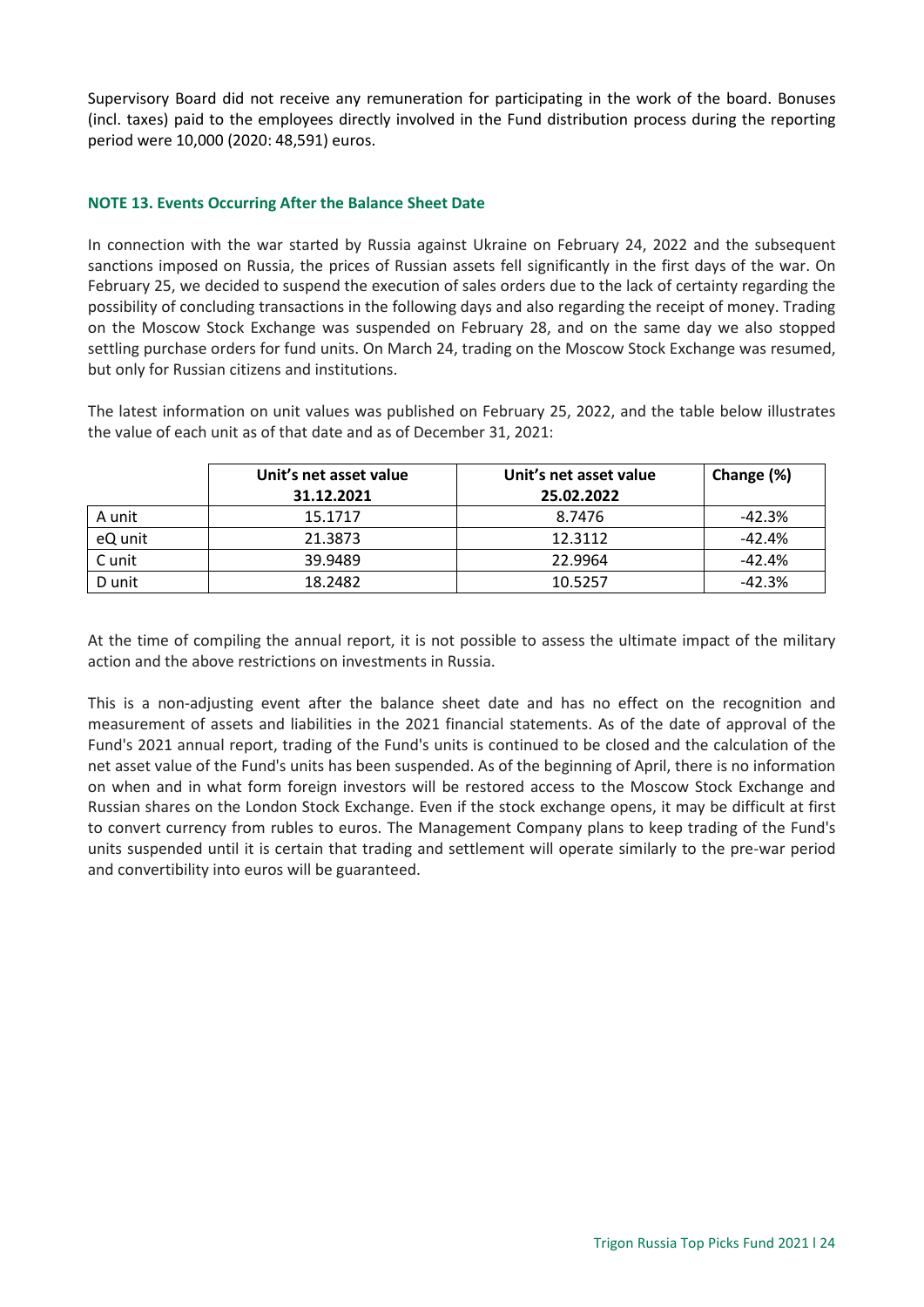<span id="page-24-0"></span>

# Independent Auditor's Report

To the Shareholders of Trigon Russia Top Picks Fund

#### Our opinion

In our opinion, the financial statements present fairly, in all material respects, the financial position of Trigon Russia Top Picks Fund (*the Fund*) managed by AS Trigon Asset Management (*the Management Company*) as at 31 December 2021, and the Fund's financial performance and cash flows for the year then ended in accordance with the Investment Funds Act*.*

#### **What we have audited**

The Fund's financial statements comprise:

- the statement of financial position as at 31 December 2021;
- the statement of comprehensive income for the year then ended:
- the statement of changes in the Fund's Net Asset Value for the year then ended;
- the statement of cash flows for the year then ended; and
- the notes to the financial statements, which include significant accounting policies and other explanatory information.

#### Basis for opinion

We conducted our audit in accordance with International Standards on Auditing (ISAs). Our responsibilities under those standards are further described in the Auditor's responsibilities for the audit of the Fund's financial statements section of our report.

We believe that the audit evidence we have obtained is sufficient and appropriate to provide a basis for our opinion.

#### **Independence**

We are independent of the Management Company and the Fund in accordance with the International Code of Ethics for Professional Accountants (including International Independence Standards) issued by the International Ethics Standards Board for Accountants (IESBA Code). We have fulfilled our other ethical responsibilities in accordance with the IESBA Code.

# Emphasis of matter – Events after the balance sheet date

We draw your attention to the note to the financial statements, which discloses the effects of the conflict between Ukraine and Russia on the Fund's operations. Our opinion is not modified in respect of this matter.

AS PricewaterhouseCoopers Pärnu mnt 15, 10141 Tallinn, Estonia; License No. 6; Registry code: 10142876 T: +372 614 1800, F: +372 614 1900, www.pwc.ee

Translation note:

This version of our report is a translation from the original, which was prepared in Estonian. All possible care has been taken to ensure that the translation is an accurate representation of the original. However, in all matters of interpretation of information, views or opinions, the original language version of our report takes precedence over this translation.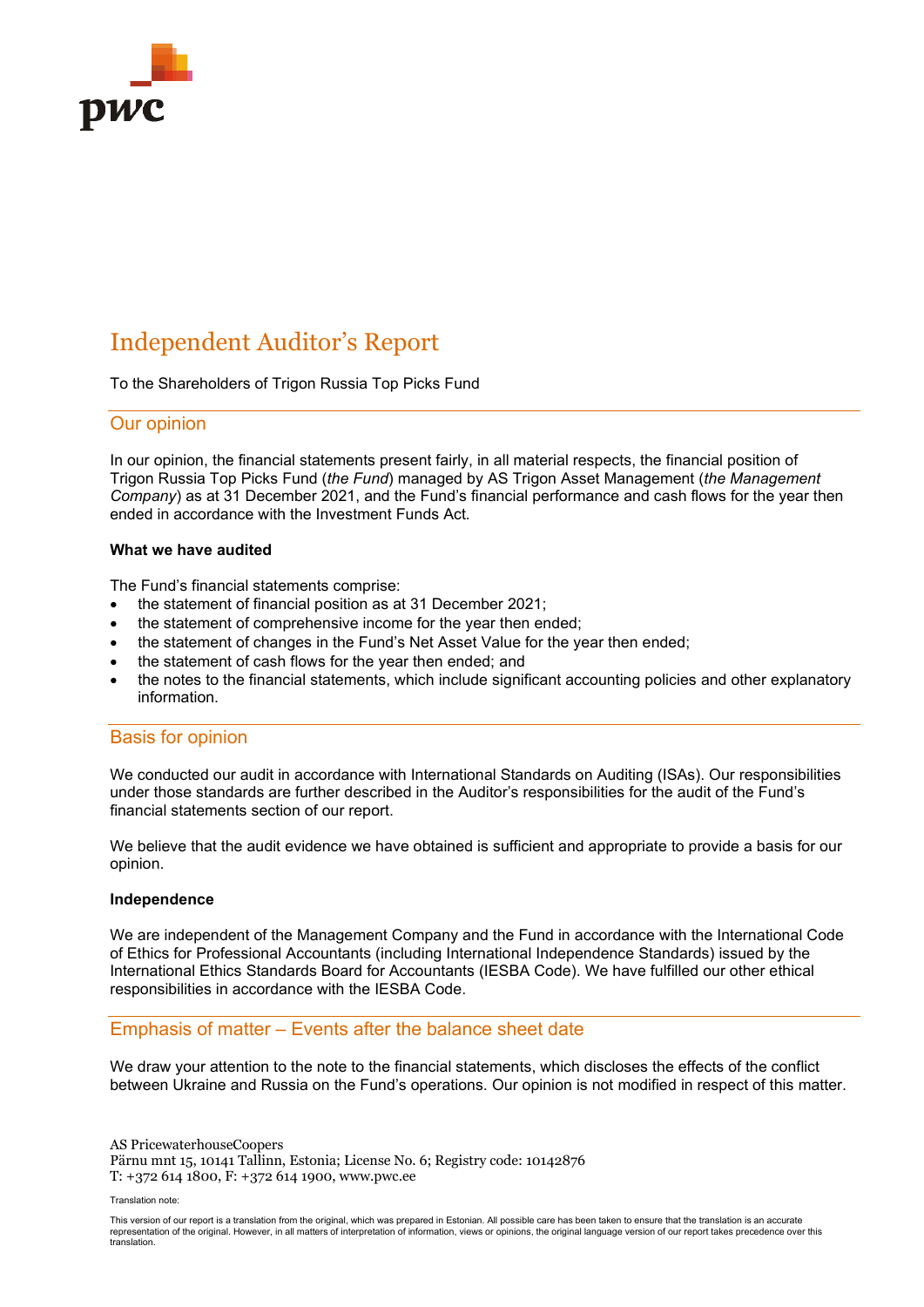

# Other information

The Management Company's Management Board is responsible for the other information. The other information comprises the Short Description and Contact Details of Trigon Russia Top Picks Fund, the Management Report, the Statement of Transaction and Commission Fees and a Statemenf of Investments (but does not include the financial statements and our auditor's report thereon).

Our opinion on the Fund's financial statements does not cover the other information and we do not express any form of assurance conclusion thereon.

In connection with our audit of the Fund's financial statements, our responsibility is to read the other information identified above and, in doing so, consider whether the other information is materially inconsistent with the Fund's financial statements or our knowledge obtained in the audit, or otherwise appears to be materially misstated. If, based on the work we have performed, we conclude that there is a material misstatement of this other information, we are required to report that fact. We have nothing to report in this regard.

# Responsibilities of the Management Company's Management Board and those charged with governance for the Fund's financial statements

The Management Company's Management Board is responsible for the preparation and fair presentation of the Fund's financial statements in accordance with the Investment Funds Act and for such internal control as the Management Company's Management Board determines is necessary to enable the preparation of the Fund's financial statements that are free from material misstatement, whether due to fraud or error.

In preparing the Fund's financial statements, the Management Company's Management Board is responsible for assessing the Fund's ability to continue as a going concern, disclosing, as applicable, matters related to going concern and using the going concern basis of accounting unless the Management Company's Management Board either intends to liquidate the Fund or to cease operations, or has no realistic alternative but to do so.

Those charged with governance are responsible for overseeing the Fund's financial reporting process.

# Auditor's responsibilities for the audit of the Fund's financial statements

Our objectives are to obtain reasonable assurance about whether the Fund's financial statements as a whole are free from material misstatement, whether due to fraud or error, and to issue an auditor's report that includes our opinion. Reasonable assurance is a high level of assurance, but is not a guarantee that an audit conducted in accordance with ISAs will always detect a material misstatement when it exists. Misstatements can arise from fraud or error and are considered material if, individually or in the aggregate, they could reasonably be expected to influence the economic decisions of users taken on the basis of this financial statements of the Fund.

As part of an audit in accordance with ISAs, we exercise professional judgment and maintain professional scepticism throughout the audit. We also:

• Identify and assess the risks of material misstatement of the Fund's financial statements, whether due to fraud or error, design and perform audit procedures responsive to those risks, and obtain audit evidence that is sufficient and appropriate to provide a basis for our opinion. The risk of not detecting a material misstatement resulting from fraud is higher than for one resulting from error, as fraud may involve collusion, forgery, intentional omissions, misrepresentations, or the override of internal control.

Translation note:

This version of our report is a translation from the original, which was prepared in Estonian. All possible care has been taken to ensure that the translation is an accurate representation of the original. However, in all matters of interpretation of information, views or opinions, the original language version of our report takes precedence over this translation.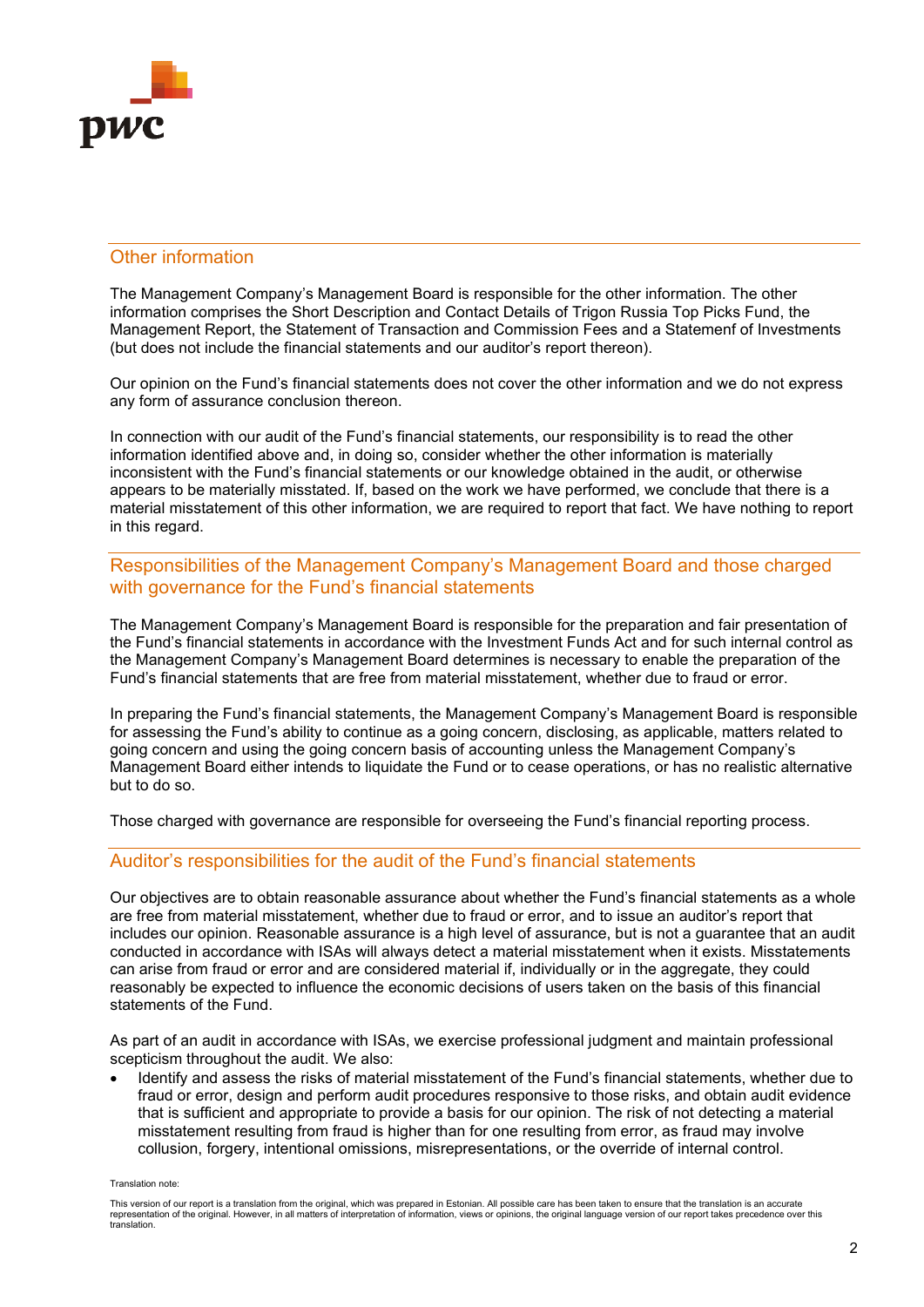

- Obtain an understanding of internal control relevant to the audit in order to design audit procedures that are appropriate in the circumstances, but not for the purpose of expressing an opinion on the effectiveness of the Fund's internal control.
- Evaluate the appropriateness of accounting policies used and the reasonableness of accounting estimates and related disclosures made by the Management Company's Management Board.
- Conclude on the appropriateness of the Management Company's Management Board's use of the going concern basis of accounting and, based on the audit evidence obtained, whether a material uncertainty exists related to events or conditions that may cast significant doubt on the Fund's ability to continue as a going concern. If we conclude that a material uncertainty exists, we are required to draw attention in our auditor's report to the related disclosures in the Fund's financial statements or, if such disclosures are inadequate, to modify our opinion. Our conclusions are based on the audit evidence obtained up to the date of our auditor's report. However, future events or conditions may cause the Fund to cease to continue as a going concern.
- Evaluate the overall presentation, structure and content of the Fund's financial statements, including the disclosures, and whether the Fund's financial statements represent the underlying transactions and events in a manner that achieves fair presentation.

We communicate with those charged with governance regarding, among other matters, the planned scope and timing of the audit and significant audit findings, including any significant deficiencies in internal control that we identify during our audit.

AS PricewaterhouseCoopers

/signed/

Verner Uibo Auditor's certificate no.568

28 April 2022 Tallinn, Estonia

<span id="page-26-0"></span>Translation note:

This version of our report is a translation from the original, which was prepared in Estonian. All possible care has been taken to ensure that the translation is an accurate representation of the original. However, in all matters of interpretation of information, views or opinions, the original language version of our report takes precedence over this translation.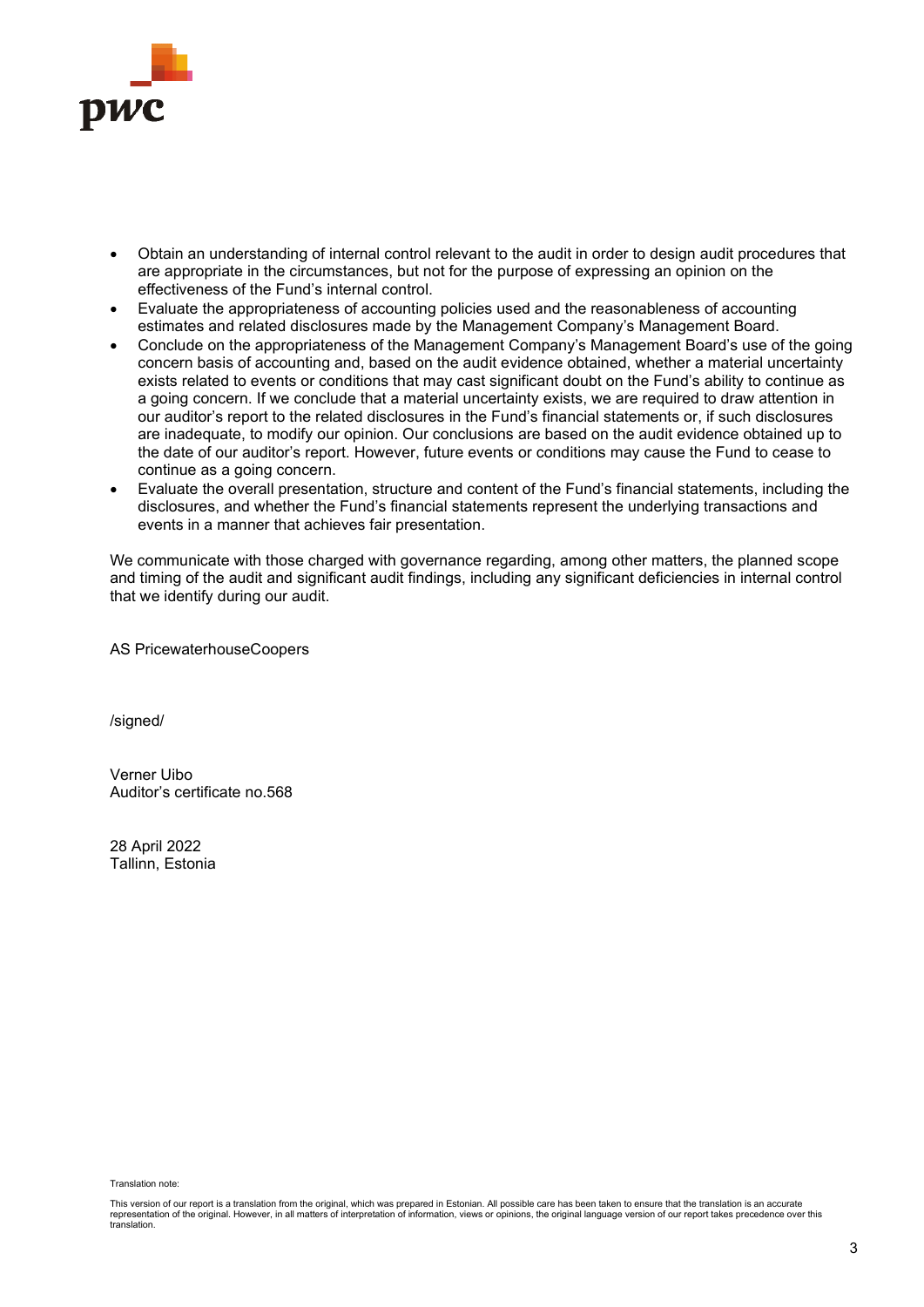#### In euros

Commissions are fees paid to the intermediaries of securities transactions. Transaction costs consist of the fees charged by the depositary bank for making transactions, fees for sub-depositaries or correspondent banks and fees charged for executing payment orders.

# **01.01-31.12.2021**

|                                        | Number of |                           | <b>Volume of Total commissions</b> | Weighted    |
|----------------------------------------|-----------|---------------------------|------------------------------------|-------------|
| Intermediary                           |           | transactions transactions | paid                               | average Fee |
| Securities traded on regulated markets |           |                           |                                    |             |
| <b>Atonline Limited</b>                | 38        | 699,874                   | 700                                | 0.10%       |
| <b>BCS Prime Brokerage Limited</b>     | 6         | 99,647                    | 100                                | 0.10%       |
| Erste Bank                             | 17        | 176,892                   | 351                                | 0.20%       |
| Sberbank CIB (UK) Limited              | 3         | 29,588                    | 44                                 | 0.15%       |
| <b>SOVA Capital Limited</b>            | 5         | 400,098                   | 281                                | 0.07%       |
| <b>Total</b>                           | 69        | 1,406,100                 | 1,476                              | 0.10%       |

Additionally, transaction costs of 1,082 euros were paid to Swedbank AS which was 0.08% of the total transactions volume.

#### **01.01-31.12.2020**

|                                        | <b>Number of</b> |                           | <b>Volume of Total commissions</b> | Weighted    |
|----------------------------------------|------------------|---------------------------|------------------------------------|-------------|
| <b>Intermediary</b>                    |                  | transactions transactions | paid                               | average Fee |
| Securities traded on regulated markets |                  |                           |                                    |             |
| <b>Atonline Limited</b>                | 74               | 2,015,563                 | 2,016                              | 0.10%       |
| <b>BCS Prime Brokerage Limited</b>     | 31               | 2,004,174                 | 2,005                              | 0.10%       |
| Erste Bank                             | 35               | 822,674                   | 917                                | 0.11%       |
| Raiffeisenbank International AG        | 4                | 155,049                   | 155                                | 0.10%       |
| Renaissance Capital                    | 1                | 24,549                    | 25                                 | 0.10%       |
| Sberbank CIB (UK) Limited              | 20               | 1,208,572                 | 1,612                              | 0.13%       |
| SOVA Capital Limited                   | 9                | 660,150                   | 661                                | 0.10%       |
| <b>Total</b>                           | 174              | 6,890,730                 | 7,391                              | 0.11%       |

Additionally, transaction costs of 5,994 euros were paid to Swedbank AS which was 0.09% of the total transactions volume.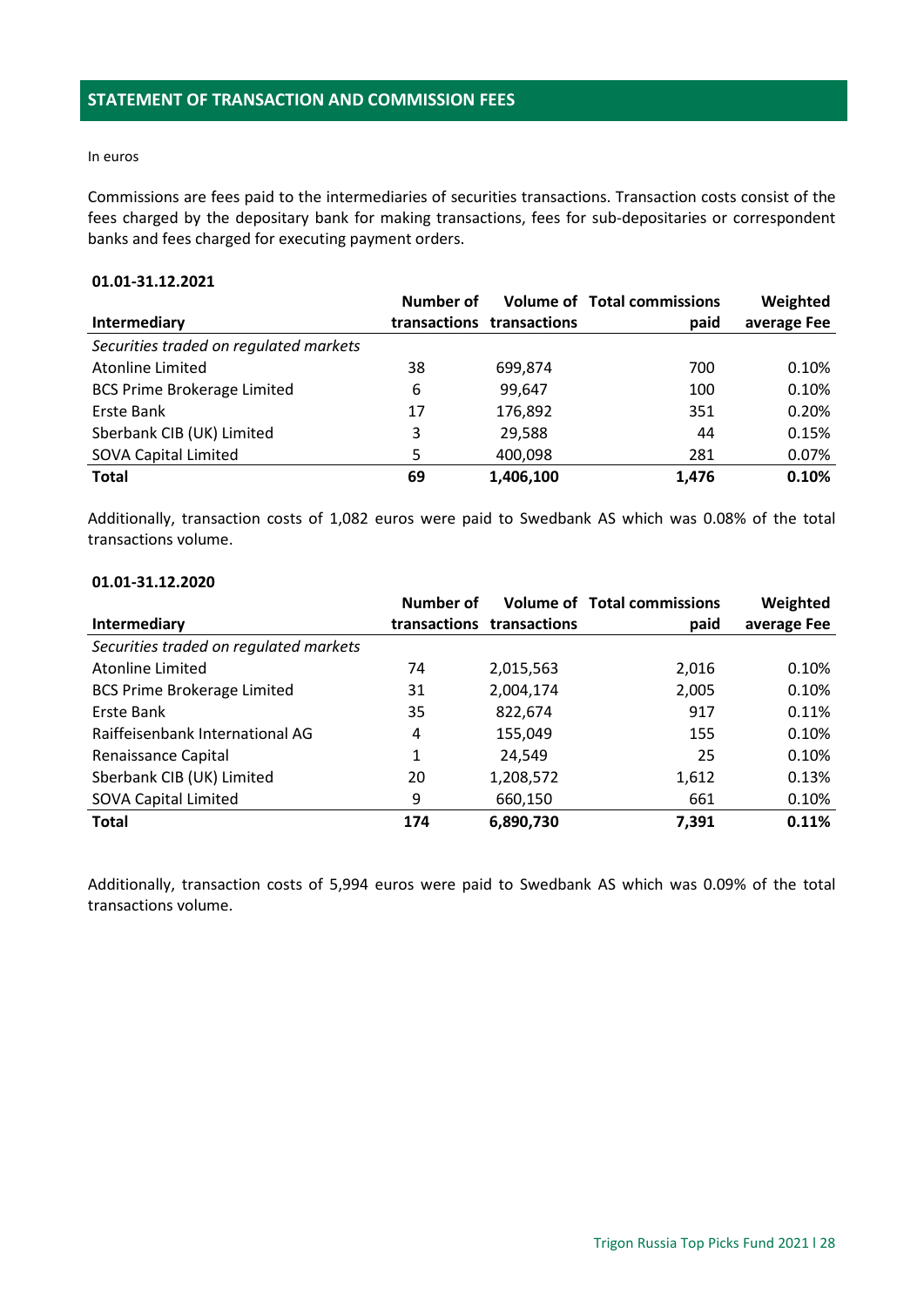# **STATEMENT OF INVESTMENTS**

In euros, as at 31.12.2021

<span id="page-28-0"></span>

| Name                                | Rating<br>$(S\&P)$ | Country   | <b>ISIN</b> code | <b>Nominal value</b> | Currency   | Quantity | Average<br>acquisition cost<br>per unit | <b>Total average</b><br>acquisition cost | Market value<br>per unit | <b>Total market</b><br>value | Weight of<br>Fund's net<br>assets value |
|-------------------------------------|--------------------|-----------|------------------|----------------------|------------|----------|-----------------------------------------|------------------------------------------|--------------------------|------------------------------|-----------------------------------------|
| <b>EQUITIES</b>                     |                    |           |                  |                      |            |          |                                         |                                          |                          |                              |                                         |
| <b>LISTED ON REGULATED MARKETS:</b> |                    |           |                  |                      |            |          |                                         |                                          |                          |                              |                                         |
| AK ALROSA OAO                       | $CCC-$ *-          | <b>RU</b> | RU0007252813     | 0.50                 | <b>USD</b> | 40000    | 0.99                                    | 39,491                                   | 1.4439                   | 57,754                       | 3.85%                                   |
| <b>DETSKY MIR PJSC</b>              |                    | <b>RU</b> | RU000A0JSQ90     | 1.00                 | <b>USD</b> | 39326    | 1.59                                    | 62,693                                   | 1.4669                   | 57,687                       | 3.85%                                   |
| ETALON GROUP LTD GDR RU             |                    | <b>CY</b> | US29760G1031     | 0.00                 | <b>USD</b> | 31784    | 1.1                                     | 35,016                                   | 1.0053                   | 31,952                       | 2.13%                                   |
| <b>EVRAZ PLC</b>                    | $CCC-$ *-          | GB        | GB00B71N6K86     | 1.00                 | <b>GBP</b> | 9500     | 4.14                                    | 39,292                                   | 7.1585                   | 68,006                       | 4.54%                                   |
| <b>GAZPROM</b>                      | $CCC-$ *-          | <b>RU</b> | RU0007661625     | 5.00                 | <b>USD</b> | 34500    | 4.37                                    | 150,877                                  | 4.0362                   | 139,249                      | 9.29%                                   |
| <b>GAZPROM NEFT</b>                 | $CCC-$ *-          | <b>RU</b> | RU0009062467     | 0.00                 | <b>USD</b> | 10000    | 4.08                                    | 40,778                                   | 6.4056                   | 64,056                       | 4.27%                                   |
| <b>GLOBALTRANS INVESTMENT PLC</b>   |                    | <b>CY</b> | US37949E2046     | 0.00                 | <b>USD</b> | 16000    | 6.13                                    | 98,056                                   | 7.4921                   | 119,873                      | 8.00%                                   |
| <b>HALYK - ADR</b>                  | BB+                | ΚZ        | US46627J3023     | 0.00                 | <b>USD</b> | 8400     | 10.45                                   | 87,807                                   | 14.5093                  | 121,878                      | 8.13%                                   |
| <b>INTER RAO</b>                    |                    | <b>RU</b> | RU000A0JPNM1     | 1.00                 | <b>USD</b> | 1175000  | 0.06                                    | 65,269                                   | 0.0502                   | 59,026                       | 3.94%                                   |
| MAGNIT COMMON STOCK                 | $CCC-$ *-          | <b>RU</b> | RU000A0JKQU8     | 0.01                 | <b>USD</b> | 855      | 36.77                                   | 31,440                                   | 63.9799                  | 54,703                       | 3.65%                                   |
| MAGNITOGORSK METALLURGICAL          | $CCC-$ *-          | <b>RU</b> | RU0009084396     | 1.00                 | <b>USD</b> | 87000    | 0.58                                    | 50,399                                   | 0.8165                   | 71,032                       | 4.74%                                   |
| MD MEDICAL GROUP INVEST-REGS        |                    | <b>RU</b> | US55279C2008     | 0.00                 | <b>USD</b> | 12000    | 4.09                                    | 49,040                                   | 9.3721                   | 112,465                      | 7.50%                                   |
| NORILSK NICKEL MMC                  | $CCC-$ *-          | <b>RU</b> | RU0007288411     | 0.00                 | <b>USD</b> | 222      | 230.84                                  | 51,247                                   | 268.4065                 | 59,586                       | 3.97%                                   |
| PETROPAVLOVSK PLC SHARE             | $CCC-$ *-          | GB        | GB0031544546     | 0.01                 | <b>GBP</b> | 200000   | 0.19                                    | 38,932                                   | 0.2279                   | 45,574                       | 3.04%                                   |
| POLYMETAL INTERNATIONAL PLC MC      |                    | ΙE        | JE00B6T5S470     | 0.00                 | <b>USD</b> | 3300     | 18.48                                   | 60,969                                   | 15.4321                  | 50,926                       | 3.40%                                   |
| ROSNEFT OIL COMPANY                 | $CCC-$ *-          | <b>RU</b> | RU000A0J2Q06     | 0.01                 | <b>USD</b> | 9500     | 6.41                                    | 60,852                                   | 7.0535                   | 67,008                       | 4.47%                                   |
| <b>SBERBANK RF-PFD</b>              |                    | <b>RU</b> | RU0009029557     | 3.00                 | <b>USD</b> | 27000    | 3.42                                    | 92,235                                   | 3.2704                   | 88,301                       | 5.89%                                   |
| SISTEMA PJSC FC                     | $CCC-$ *-          | <b>RU</b> | RU000A0DQZE3     | 0.09                 | <b>USD</b> | 175000   | 0.2                                     | 34,959                                   | 0.2756                   | 48,237                       | 3.22%                                   |
| <b>TATNEFT</b>                      |                    | <b>RU</b> | RU0009033591     | 0.00                 | <b>USD</b> | 12000    | 6.43                                    | 77,165                                   | 5.8848                   | 70,617                       | 4.71%                                   |
| X5 RETAIL GROUP NV GDR              | $CCC-$ *-          | <b>NL</b> | US98387E2054     | 0.30                 | <b>USD</b> | 2800     | 24.32                                   | 68,107                                   | 23.2765                  | 65,174                       | 4.35%                                   |
| <b>TOTAL EQUITIES</b>               |                    |           |                  |                      |            |          |                                         | 1,234,623                                |                          | 1,453,106                    | 96.93%                                  |
| <b>TOTAL SECURITIES</b>             |                    |           |                  |                      |            |          |                                         | 1,234,623                                |                          | 1,453,106                    | 96.93%                                  |
| <b>CASH</b>                         |                    |           |                  |                      |            |          |                                         |                                          |                          |                              |                                         |
| <b>BANK ACCOUNT</b>                 |                    | EE        |                  |                      | <b>EUR</b> |          |                                         | 38,114                                   |                          | 38,114                       | 2.54%                                   |
|                                     |                    |           |                  |                      |            |          |                                         |                                          |                          |                              |                                         |
| <b>TOTAL INVESTMENTS</b>            |                    |           |                  |                      |            |          |                                         | 1,272,737                                |                          | 1,491,220                    | 99.48%                                  |
| <b>OTHER ASSETS</b>                 |                    |           |                  |                      |            |          |                                         |                                          |                          |                              |                                         |
| DIVIDEND RECEIVABLE                 |                    |           |                  |                      |            |          |                                         |                                          |                          | 12,254                       | 0.82%                                   |
| <b>TOTAL OTHER ASSETS</b>           |                    |           |                  |                      |            |          |                                         |                                          |                          | 12,254                       | 0.82%                                   |
|                                     |                    |           |                  |                      |            |          |                                         |                                          |                          |                              |                                         |
| <b>TOTAL FUND ASSETS</b>            |                    |           |                  |                      |            |          |                                         | 1,272,737                                |                          | 1,503,474                    | 100.29%                                 |
| <b>NET ASSET VALUE</b>              |                    |           |                  |                      |            |          |                                         |                                          |                          | 1,499,058                    | 100.00%                                 |